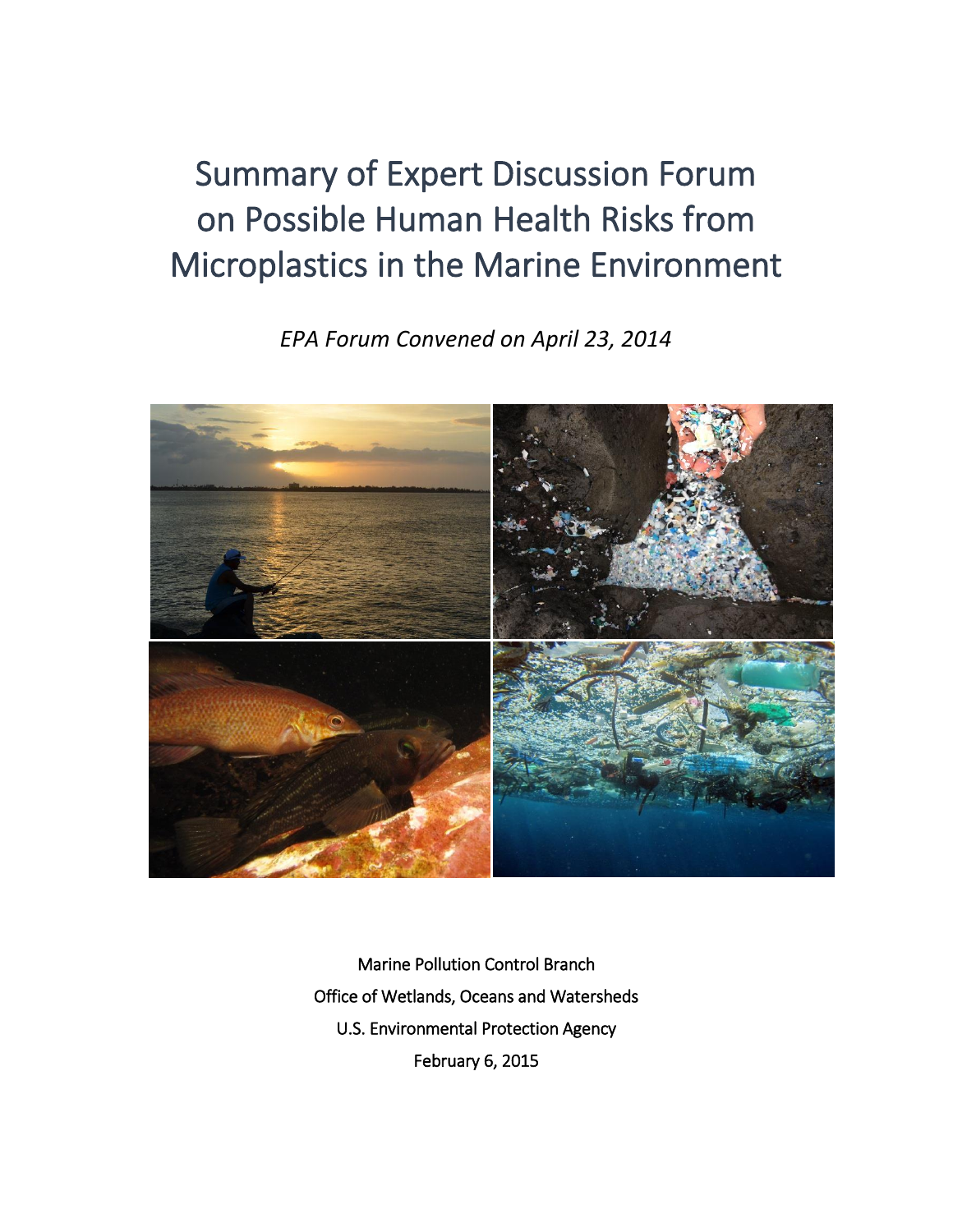# **Contents**

# **Appendices**

Appendix A: Agenda Appendix B: Attendees List Appendix C: Expert Biographies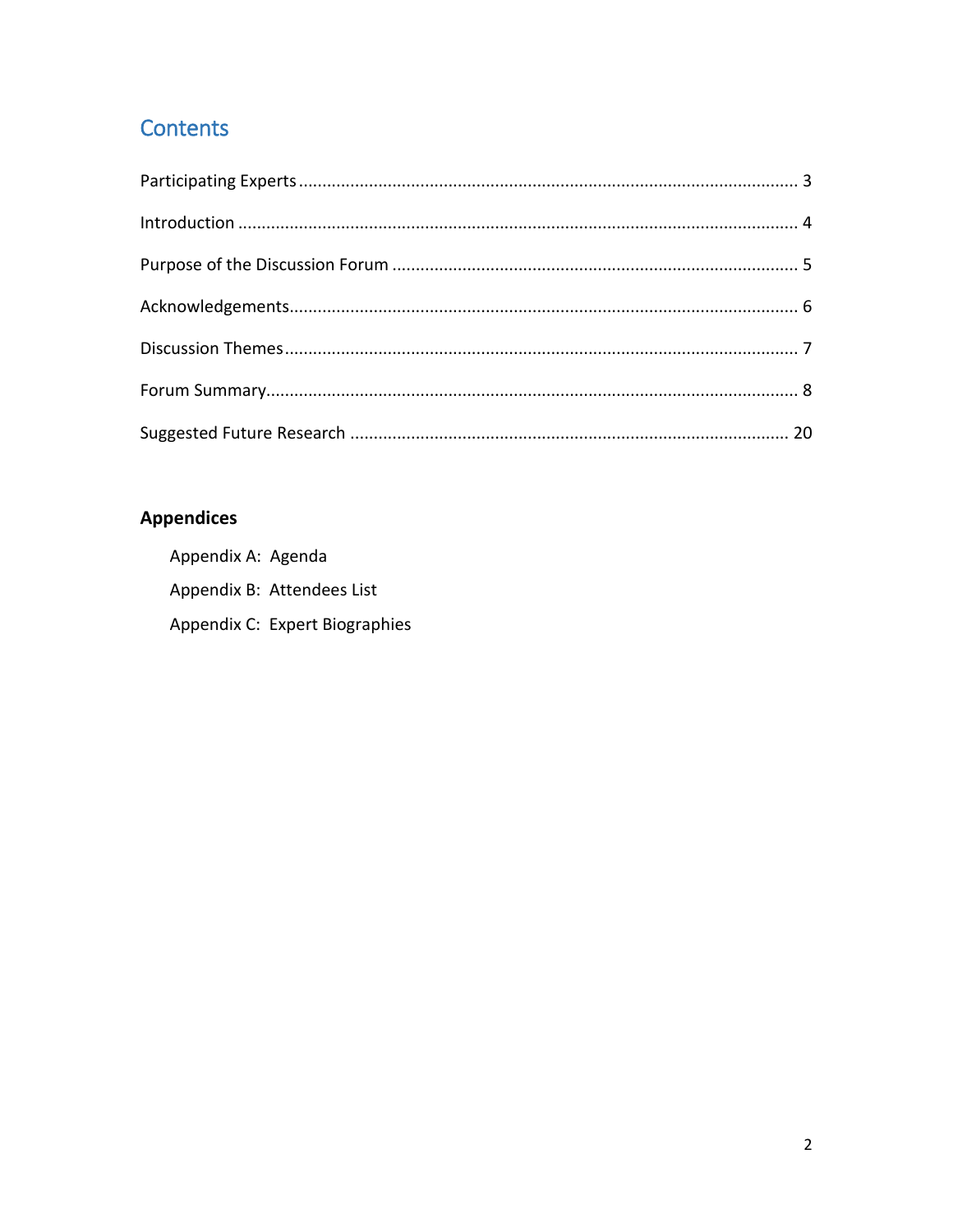# <span id="page-2-0"></span>**Participating Experts**

**Anthony Andrady**, Adjunct Professor, North Carolina State University

**Mark Browne**, Postdoctoral Fellow, University of California, Santa Barbara

**Jim Bus**, Senior Managing Scientist in Toxicology and Mechanistic Biology, Exponent, Inc.

**Richard Engler**, Program Manager of Green Chemistry Program, Environmental Protection Agency, Headquarters

**Mark Hahn**, Senior Scientist and Chair of the Biology Department, Woods Hole Oceanographic Institution

**Rolf Halden**, Director of Center for Environmental Security, Biodesign Institute at Arizona State University

**Rob Hale**, Professor of Marine Science, Virginia Institute of Marine Science; College of William and Mary

**Kara Lavender Law**, Professor of Oceanography, Sea Education Association

**Christopher Reddy**, Senior Scientist of Marine Chemistry and Geochemistry, Woods Hole Oceanographic Institution

**Chelsea Rochman**, Postdoctoral Scholar at the School of Veterinary Medicine, University of California, Davis

**Irv Shultz**, Scientist, Marine Science Laboratory, Pacific Northwest National Laboratory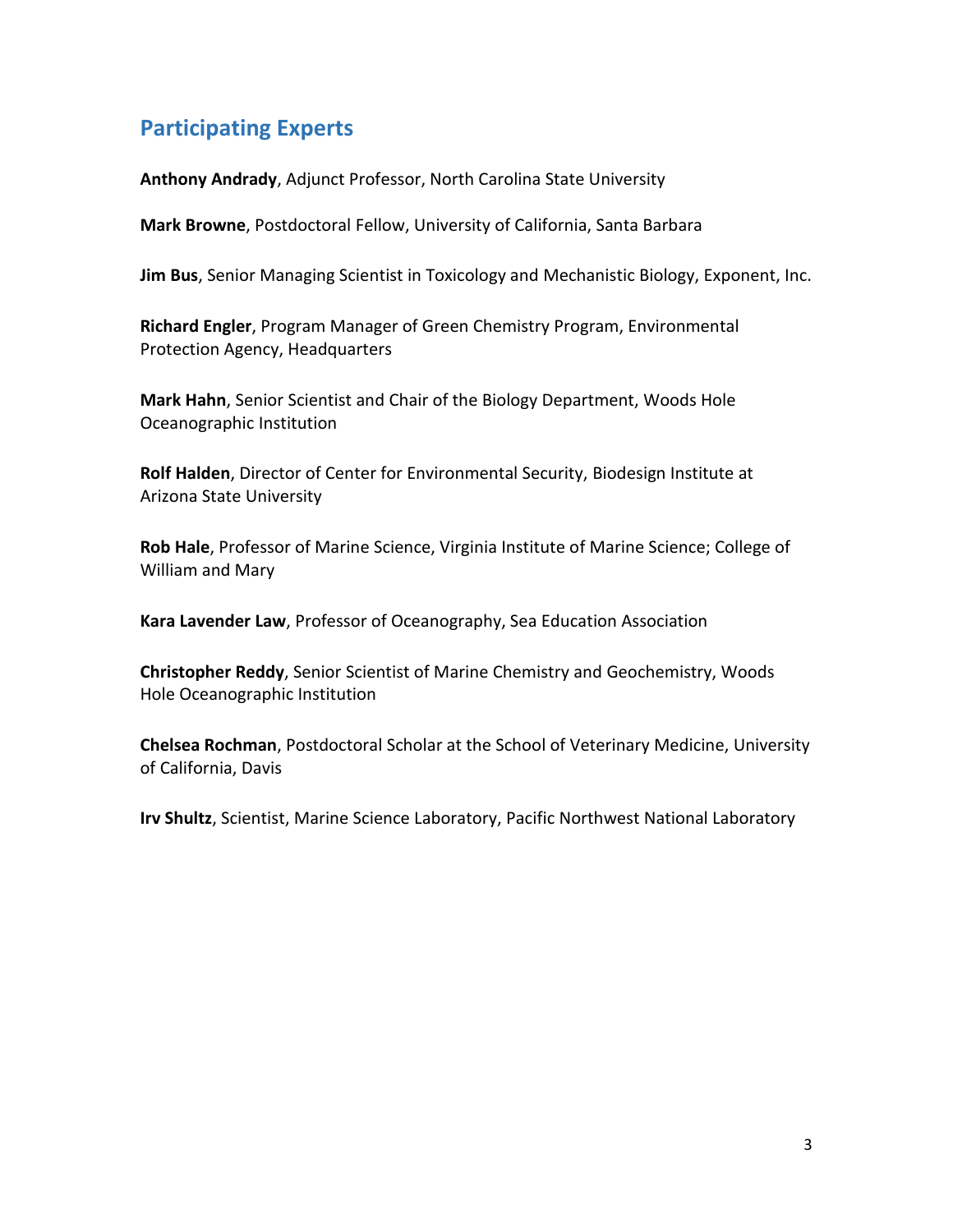### <span id="page-3-0"></span>**Introduction**

The ever-increasing volume of trash, litter, and debris entering inland waterways, coastal waters, and oceans presents a challenge to water quality and habitat protection that warrants attention. Trash has become a pervasive problem in these environments, causing aesthetic blight, ecological effects, economic impacts, and possible human health risks.

Land-based sources account for a majority of trash in the ocean and coastal environments. Land-based trash that is disposed of improperly can enter freshwater and coastal ecosystems and eventually make its way to the ocean. EPA has established the national Trash Free Waters (TFW) program to encourage collaborative actions by public and private stakeholders to prevent trash from entering water (http://water.epa.gov/type/oceb/marinedebris/). Through EPA analysis, communication, policy and program development, and support for strategic planning, the Agency can be a catalyst for proactive prevention and reduction actions by government, businesses, and citizens to keep trash out of water.

Aquatic trash consists of many different types of products and materials, including commonly found plastic items such as bags, bottles, food containers and wrappers, and service ware. In the marine environment, plastic trash is associated with direct impacts on marine life via strangulation, ingestion, or other physical harm. In addition to these impacts, there is a growing concern about the potential for microplastic particles (plastic trash broken into smaller pieces) and their associated toxic chemicals to contribute to human health risks as the microplastics and toxics move through the marine food web.

Plastic particles are widely distributed in the surface waters and sediments of oceans. Microplastics have the potential to both sorb and desorb chemicals in the marine environment; these chemicals may be persistent, bioaccumulative, and toxic (PBT). Toxic impacts on marine species due to ingestion of plastic particles are not well understood, but are being explored. There also is scientific uncertainty about the potential for bioaccumulation of PBTs from microplastics in the marine food web and for risks to human health due to contaminated seafood consumption.

To gain further insights on these issues, EPA's Office of Water contracted with the National Research Council (NRC) to convene subject-matter experts in a discussion forum to consider possible human health risks from microplastics in the marine environment. NRC identified and invited national experts who have conducted research and published papers on this issue. Participation in the forum was by invitation only and the meeting was not open to the general public. A limited number of individuals from a range of constituencies were invited to attend and observe as well.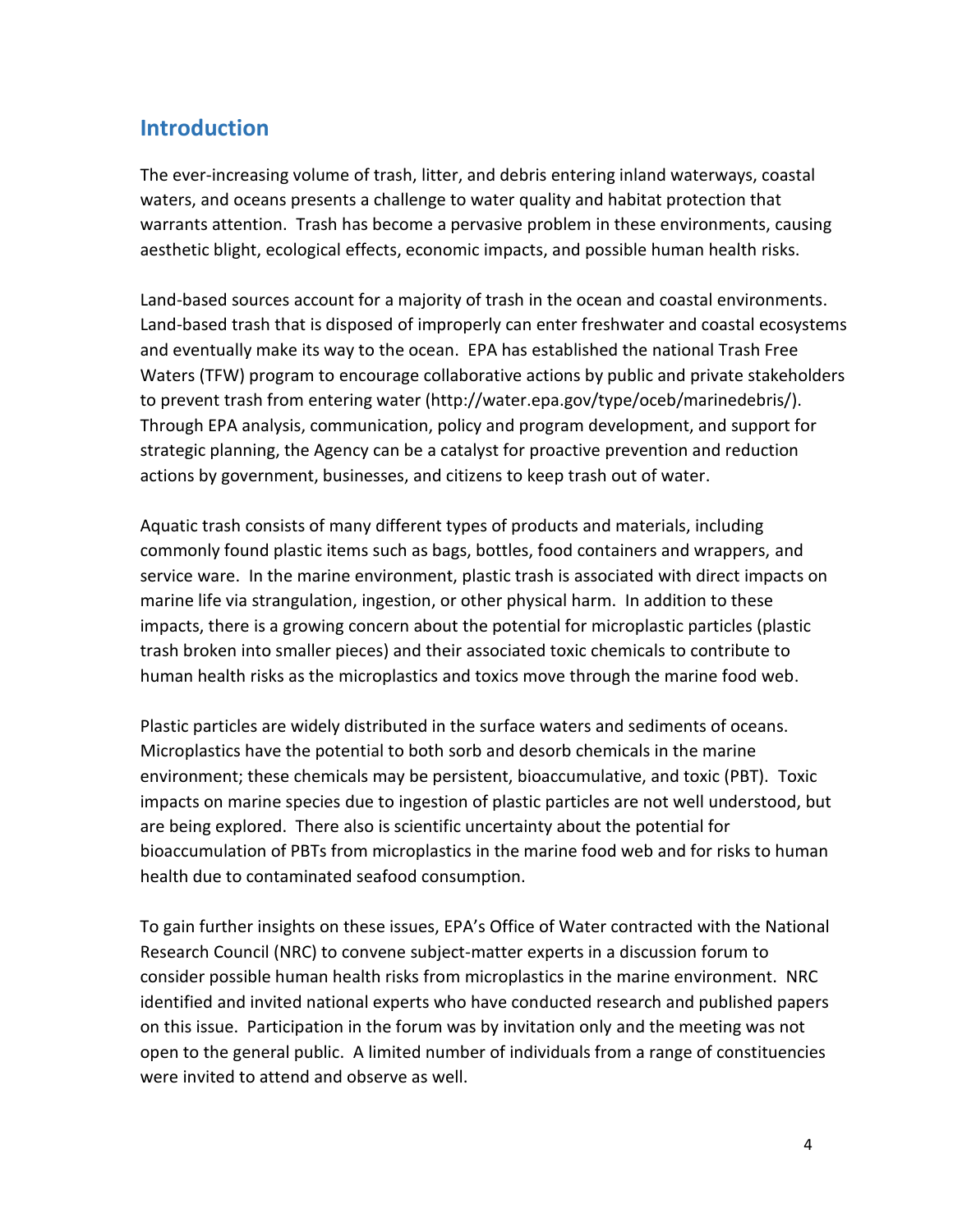### <span id="page-4-0"></span>**Purpose of the Discussion Forum**

The purpose of the forum was to discuss available data and studies on the issue of possible human health risks from microplastics in the marine environment. The participating subject-matter experts were asked to provide insights on the current scientific basis for determining human health risks, based on a review of scientific research done to date. The experts also were asked to identify data gaps and make suggestions for further study. They were given background documents and a set of discussion questions to prepare for the meeting.

Although the topic of possible statutory or regulatory requirements to address the issue of plastic trash entering water was raised by panel members during the forum, EPA did not intend for this meeting to result in recommendations for specific regulatory or nonregulatory actions to be taken.

This document presents a summary of the discussion held on April 23, 2014. It was prepared for informational purposes only. The summary has been reviewed and edited by meeting participants, but has not undergone a formal peer review process. The information presented herein should not be cited or quoted as the endorsed views or policies of EPA, NRC, or the organizations represented by the meeting participants.

This document does not confer any EPA determination and is solely intended to reflect the discussion at the April 23, 2014, forum.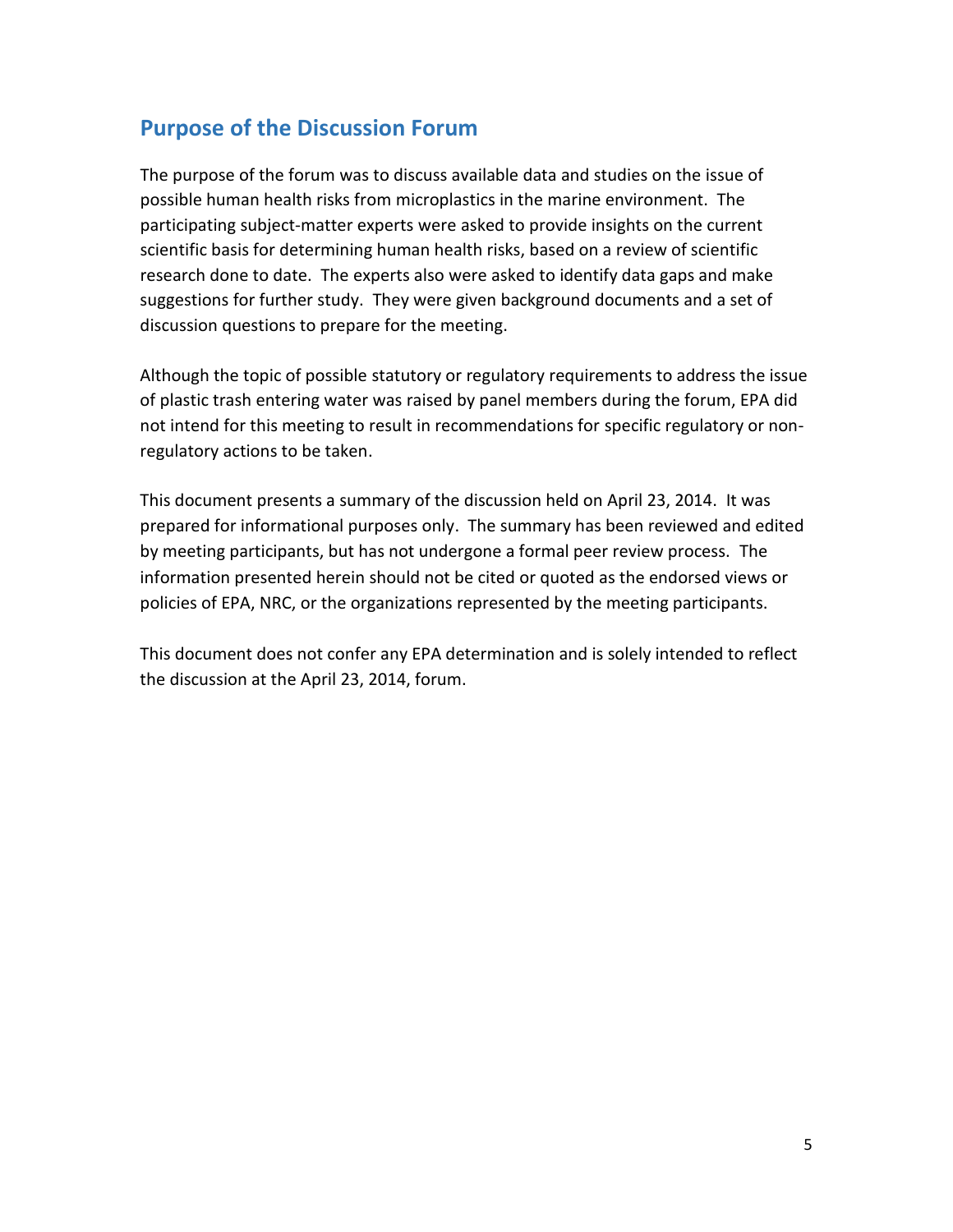# <span id="page-5-0"></span>**Acknowledgements**

Bob Benson, Matt Colombo, and Laura S. Johnson of EPA's Office of Wetlands, Oceans, and Watersheds and Richard Engler of the Office of Pollution Prevention and Toxics contributed to the coordination and organization of the discussion forum, as well as the preparation and compilation of this document.

Claudia Mengelt, Dorothy Zolandz, and Nawina Matshona of the National Academy of Sciences coordinated, organized, and convened the Discussion Forum under EPA Contract Number EPC09003. The initial agenda, meeting recap, and discussant biographies were prepared and compiled by the National Academy of Sciences.

# **Cover Photos**

Top left: Man fishing in Toa Baja, Puerto Rico. April, 2012. Photo courtesy of Jose E. Maldonado as part of EPA State of the Environment Photography Project.

Top right: Microplastics along Kamilo Point on the Big Island of Hawaii. August, 2013. Photo courtesy of Anna-Marie Cook, EPA, Region 9.

Bottom left: Fish in Gooseneck Cove, Newport, RI. October, 2012. Photo courtesy of Josh Cummings as part of EPA State of the Environment Photography Project.

Bottom right: Marine debris from an underwater view in Hawaii. Photo courtesy of NOAA Marine Debris Program.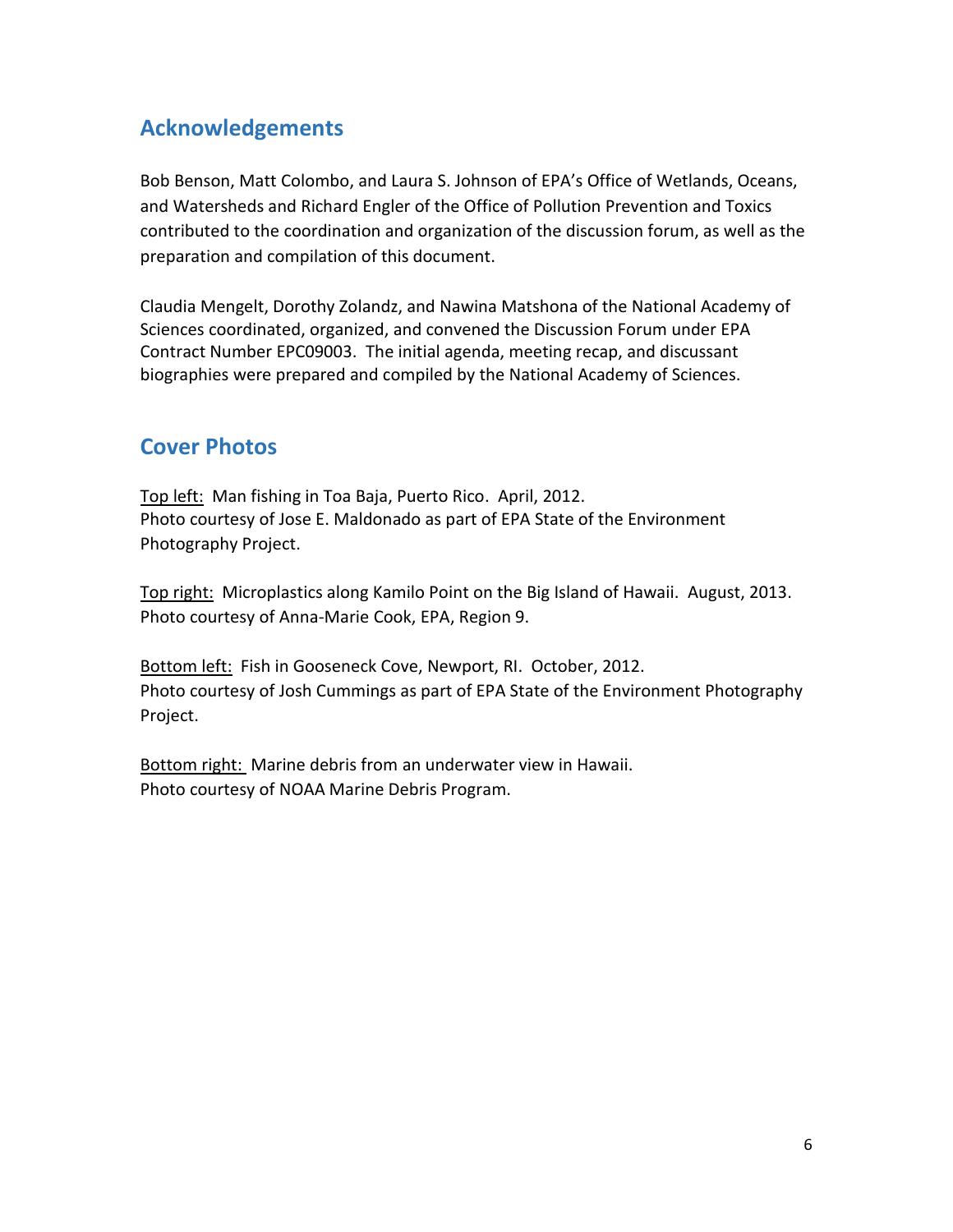### <span id="page-6-0"></span>**Discussion Themes**

Although the purpose of the forum was simply to elicit perspectives on the topic under discussion and not to reach consensus on any single issue, several broad themes did emerge from the discussion. The following statements have been reviewed and endorsed by the forum participants.

The forum participants agreed that the current state of the science does not allow an assessment of possible human health risks from the ingestion of seafood contaminated with microplastic-derived persistent, bioaccumulative, and toxic chemicals (PBTs).

There was split opinion among participants on whether there is sufficient evidence to construct the pathway of microplastic-derived PBTs to aquatic life tissue and ultimately to human tissue via seafood consumption. Some participants indicated that this pathway is likely, whereas others stated that further research would allow assessment of this pathway.

The forum participants identified further research priorities to more clearly demonstrate the potential pathway of PBTs from PBT-laden microplastics to seafood tissue to human tissue. Those priorities are identified in the forum summary, below.

The forum participants identified a specific priority – to determine the relative contribution of PBTs sorbed to or inherent in microplastics versus PBTs from other sources to seafood and, ultimately, to human body burden – to support scientifically rigorous conclusions about the potential for human health risks resulting from marine microplastics.

Forum participants expressed concern that other PBT sources (non-microplastic contributions to seafood, dust, etc.) might result in a higher magnitude of human PBT exposure than that from the indirect route of microplastics through seafood.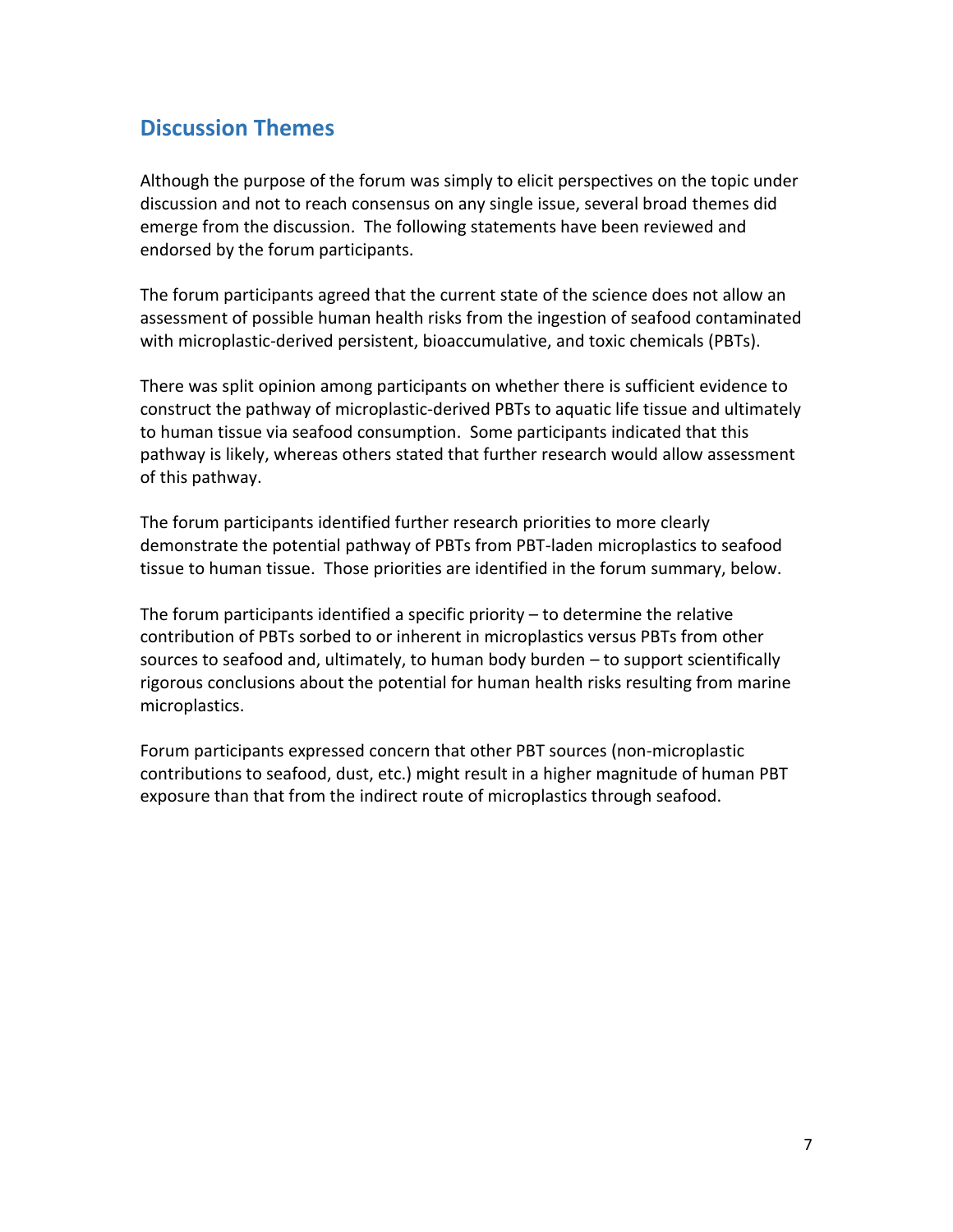# <span id="page-7-0"></span>**Forum Summary**

The following summary includes information presented and statements made by the participating experts and other attendees during the forum session. The summary was circulated to participants to review for accuracy. Several participants offered supplemental statements which also are presented below (and are specifically identified as such). These statements also were reviewed by forum participants for accuracy.

Appendices to these notes are available online at

[https://www.dropbox.com/sh/pjd271m9bmmb6lw/AAAbUp5kJx6bSdHw3vJDA9Uia/Me](https://www.dropbox.com/sh/pjd271m9bmmb6lw/AAAbUp5kJx6bSdHw3vJDA9Uia/Meeting%20recap) [eting%20recap:](https://www.dropbox.com/sh/pjd271m9bmmb6lw/AAAbUp5kJx6bSdHw3vJDA9Uia/Meeting%20recap)

- Appendix D Presentations
- Appendix E Background Documents

### **Welcome, Meeting Objectives, and Introductions**

Staff from the NRC and Bob Benson, EPA, opened the meeting by providing the context and background for the meeting and laying out the goals (see agenda, Appendix A). Richard Engler, EPA, provided a brief summary of his review paper to frame the discussion (see Appendix D and E for his presentation and review paper).

Christopher Reddy questioned the quality of data in the 250 studies Rich Engler reviewed; Dr. Engler replied that the data were of variable quality, but that the conclusions were well established. The importance of good controls and avoiding lab contamination was stressed by Tim Begley. Mark Browne stated that he found flaws in about 20% of the microplastics-related studies that he has reviewed.

Anna- Marie Cook and Harry Allen, EPA Region 9, discussed the Region's immediate needs for information on marine microplastics, as well as their most recent research findings (for additional details, see Appendix D). The Region will be treating microplastics as a new medium of concern, essentially a 'floating sediment,' capable of harboring, accumulating and transporting contaminants in a manner similar to that of other media.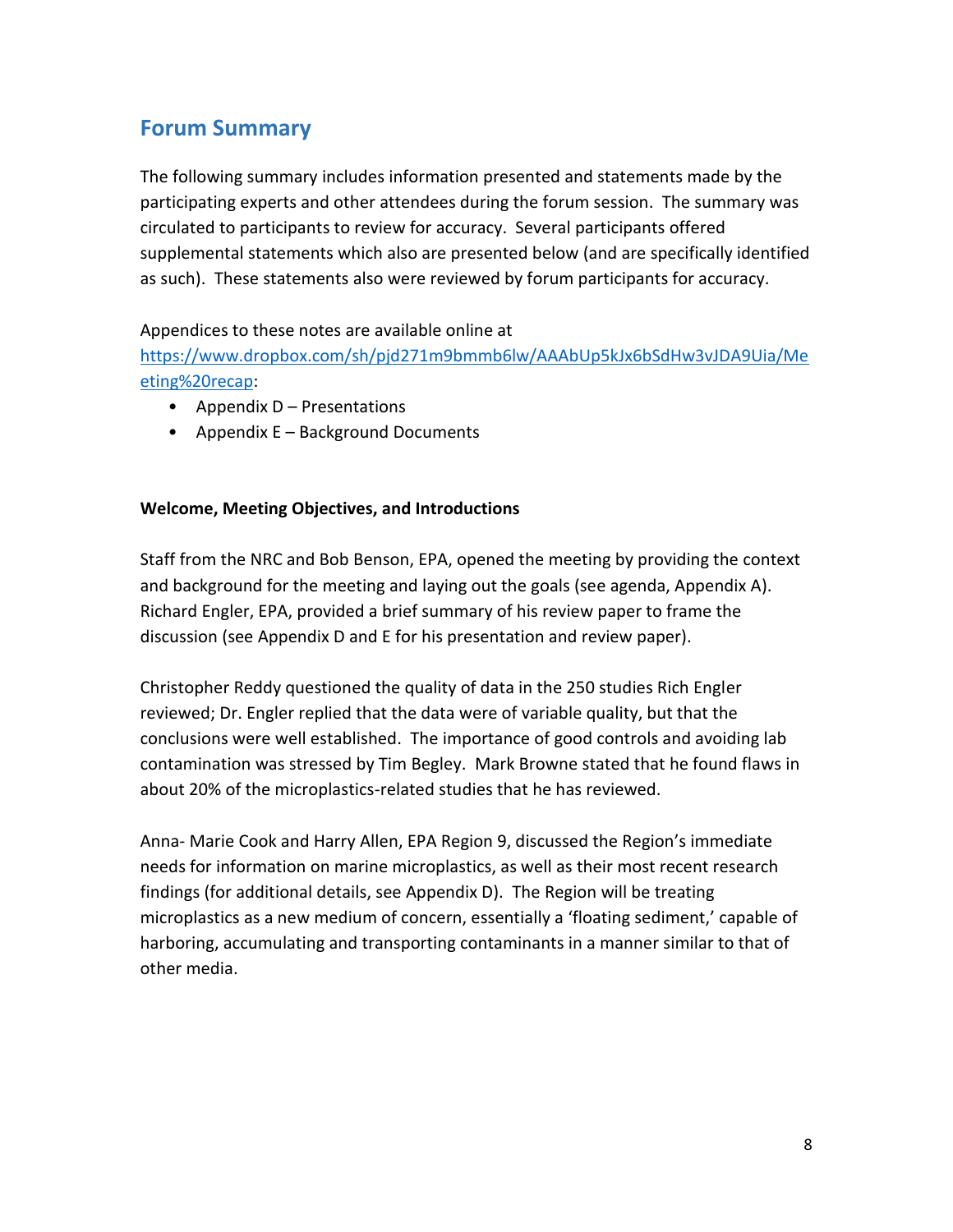### **Session I: Plastics in the Marine Environment: Distribution, Chemical Characteristics, Fate, and Sorption**

**Christopher Reddy's** presentation (for details regarding this and subsequent presentations, see Appendix D) raised questions about the complexity of the microplastics and potential human health problem and the paucity of information. Many information gaps remain to be filled in order to establish a scientifically rigorous end-to-end mass balance for marine plastics analogous to the one developed for environmental mercury. Examples of unanswered questions include: How do we establish mass balances? What are the loss terms? What is the residence time? How much remobilization of plastics occurs along the coastline during a large tsunami or hurricane? What is the relative sorption of PBTs to different types of organics, including plastics?

**Anthony Andrady** described the societal benefits of plastic and the growing trend in its use. He also discussed various degradation processes of plastics and pointed out that the degradation rates of plastics on the beach are moderate to high compared to those of plastics in the water. Dr. Andrady discussed pathways of microplastic ingestion by marine organisms and potential for human exposure to the adsorbed toxins. He noted that we should not ignore sub-300-micron plastic particles given the prevalent use of 300 micron net tows to sample from ships. His presentation identified the following scientific unknowns:

- The solar-ultraviolet-induced fragmentation of plastics into meso/microplastics has not been studied at all.
- Bioavailability of Persistent Organic Pollutants (POPs) and additives in plastics are not known.
- A technique for assessing the 'age' or duration of exposure of meso/microplastics has not been developed.
- A rapid method for quantifying microplastics in sediment or water is not available.
- Selective grazing and avoidance of POPs-loaded microplastics in the marine environment has not been studied.
- Potential 'cocktail effects' in bioavailability and toxicity of POPs in microplastics is unknown.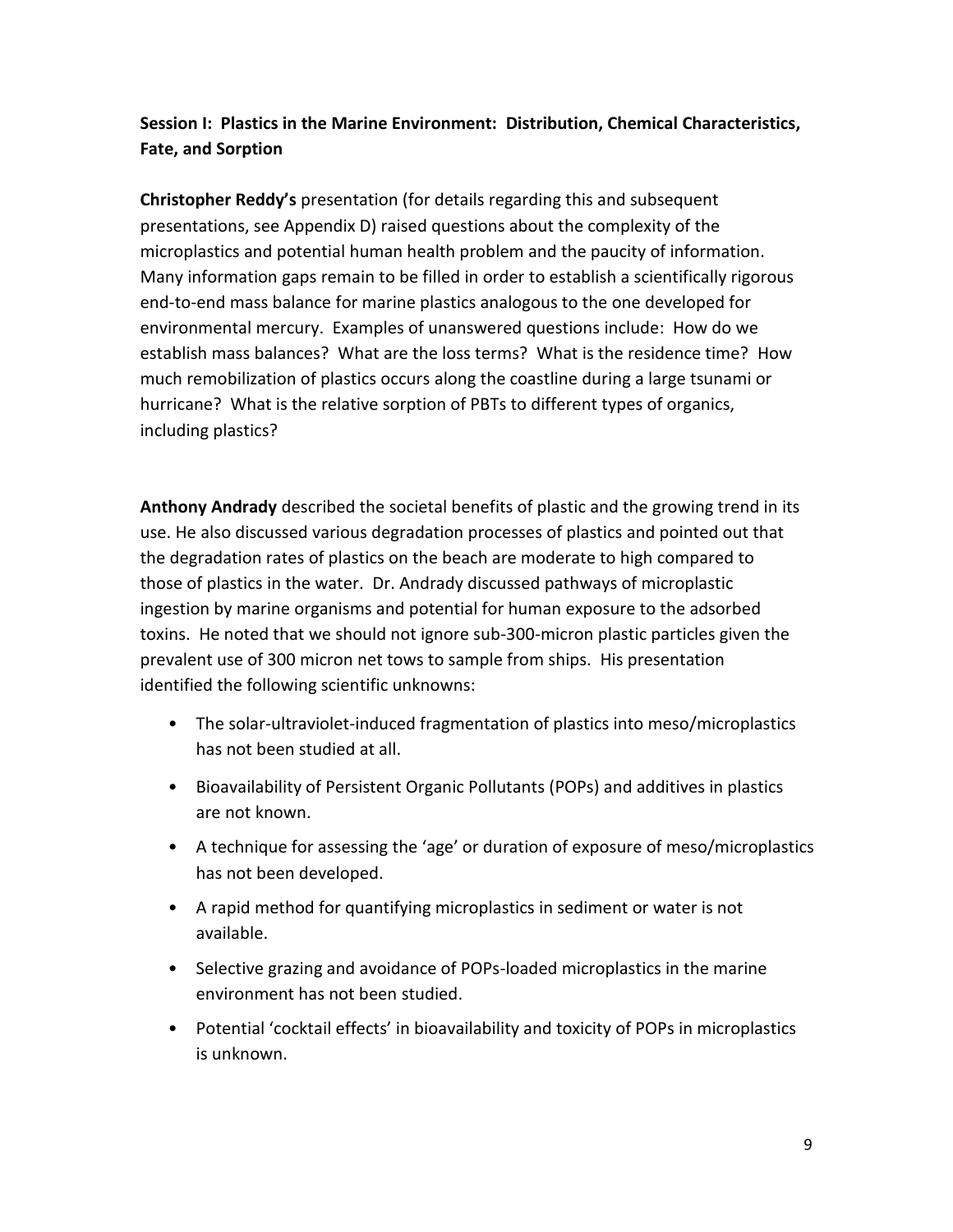**Kara Lavender Law's** presentation introduced a project of the National Center for Ecological Analysis and Synthesis (NCEAS, a research center of the University of California, Santa Barbara) which aims to synthesize information on the topic at hand. This effort makes it apparent that it is a scientific field in its infancy. Understanding the potential health risks to humans via the seafood pathway is predicated on understanding the distribution of microplastics in the marine environment. However, data is currently limited to a subset of the marine and coastal environment: sandy beaches, sea surface, and a small part of the biota. The majority of the sea surface surveys are done using a net tow with mesh size of 0.33 mm. Thus, little information is currently available on microplastics smaller than 0.33 mm. The maximum abundance is measured in the central gyres and is as high as 26 million pieces per  $km^2$ . The presentation ended with the following summary bullets:

- Plastic accumulation is found in large-scale subtropical gyres and at least some marginal seas.
- Within subtropical gyres, small-scale variability in plastic concentration is very large due to:
	- o Wind-driven vertical mixing
	- o Submesoscale frontogenesis (local convergences)
	- o Wave breaking, Langmuir circulations
- Highest measured concentrations in a single net tow are ~1 piece per square meter.

The following outstanding unknowns were also mentioned:

- Abundance and distribution data
	- o In all habitats of interest (e.g., sea surface, water column, shallow and deep seafloor)
- Particle size distribution
	- o Including particles smaller than 0.33 mm
- Degradation processes and time scales

**Mark Browne's** presentation discussed the link between population density and microplastics in sediments, particularly the high concentrations of fibers near sewer outfalls. He also discussed the long-overlooked impact of microplastics on marine life.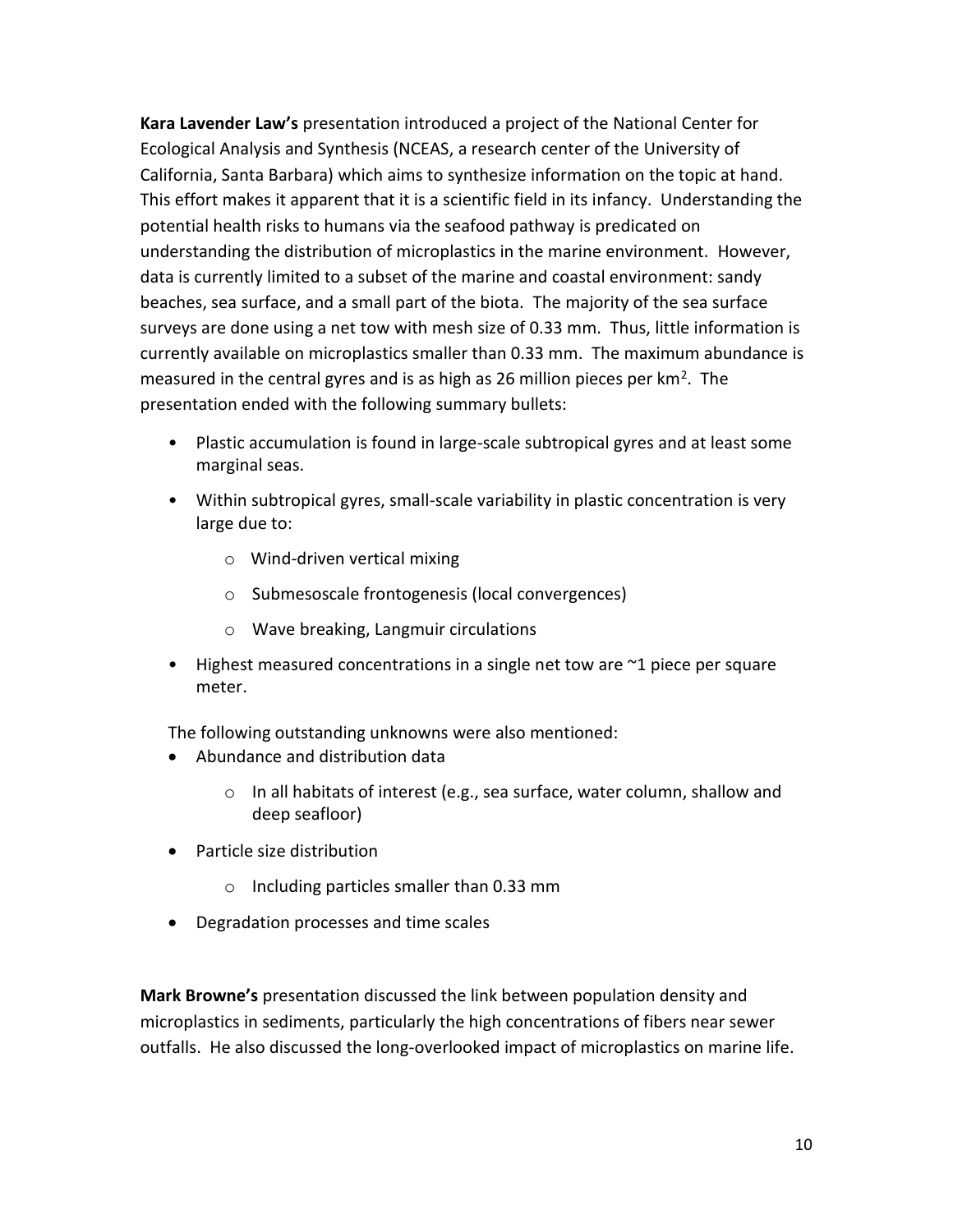Several case studies were mentioned, including one that indicates transfer of particles from gut into tissue. Dr. Browne ended with his opinion that evidence is quite strong that there is a potential health risk.

> Post-meeting comment: Dr. Browne noted that he showed, with peer-reviewed scientific literature, that (i) clothing was a major source of microplastic; (ii) microplastic is found on shores on every continent; (iii) the amount of microplastic outnumbers macroplastic; (iv) ingested microplastic can transfer from the gut to the circulatory system of invertebrates, rodents and humans; (v) that ingested microplastic acts as a vector for additives and pollutants to the ecosystem and that this damages functions that sustain health and biodiversity; and (vi) microplastic damages the health of humans and mammals.

**The discussion after the presentation** focused on the lack of an established, uniform method for measuring and reporting microplastics. To address this issue, the participants discussed the following options to fill this gap: reporting the number of particles, the total surface area of particles, or total mass of particles. Furthermore, participants mentioned that more routine measurements should be taken to reliably establish trends and an understanding of the global scale of the problem.

### **Session II: Pollutants in the Marine Food Web**

**Mark Hahn's** presentation began with a brief introduction of his own research followed by a list of research questions:

- What fraction of Persistent Bioaccumulative Toxic (PBT) chemical burden measured in marine animals (including seafood) originates from microplastics?
- What is the relative role of microplastics versus other sources of PBTs (diet, water, sediment) to animals?

Post-meeting comment: Dr. Browne noted that a controlled experiment has been done to partially answer this question for worms in Browne *et al*., 2013, "Microplastic Moves Pollutants and Additives to Worms, Reducing Functions Linked to Health and Biodiversity."

• Microplastics: Source or Sink?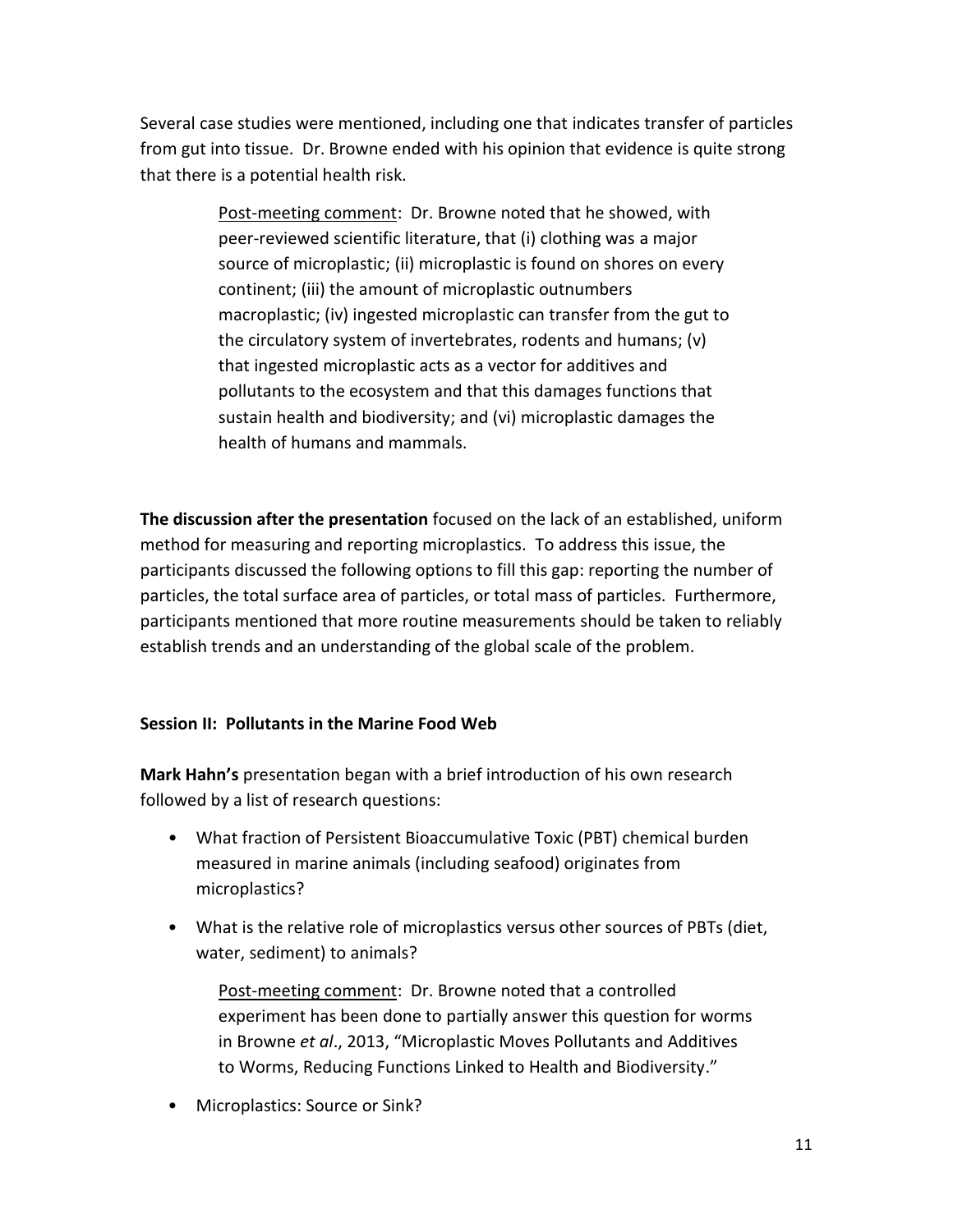- Are there certain species, locations, or seafood resources that are especially vulnerable to or impacted by microplastic-borne PBTs?
- Source of monomers, additives, some PBTs?
- To what extent might microplastics sequester PBTs and make them less bioavailable?
- What is the bioavailability of PBTs on microplastics versus in other matrices (e.g. detritus, animal food sources)?
- How do microbes (e.g., Zettler *et al*.) and microbial biofilms affect adsorption/desorption (capacity/bioavailability) of PBTs on microplastics?
- Determining a mass-balance for PBTs consumed on microplastics: uptake versus pass-through?
- What is the value of focusing on microplastics as a vector of PBTs versus all other vectors of PBTs to marine animals and humans? Do microplastic-associated chemicals pose a unique risk?
- Is there a fundamental difference in effects of PBTs delivered by microplastics versus those delivered by other matrices/routes of exposure?
	- o If so, what are the mechanisms (e.g., desorption kinetics, timing and location of uptake)?

The presentation included the possibility that toxic Halogenated Marine Natural Products (HMNPs) and harmful algal bloom toxins might adsorb to microplastics. The presentation ended with the point that consideration of human health effects of microplastic-borne PBTs must take into account the evolving understanding of chemical impacts, including the emerging recognition that low-level exposure during embryonic development can lead to delayed effects resulting in adult disease or to transgenerational effects.

**Chelsea Rochman's** presentation mentioned various pathways by which plastic and chemical pollutants enter the marine environment and subsequently the marine food web. Dr. Rochman suggested that that there is growing evidence that a large number of species are ingesting marine debris. Her laboratory experiments with adult medaka indicate that this ingestion of microdebris results in the transfer of toxins to the food web. Dr. Rochman cited studies that demonstrated this transfer to occur in the marine environment. Dr. Rochman noted that higher brominated polybrominated diphenyl ethers (PBDEs) in particular appear to enter the food chain from microplastics, and that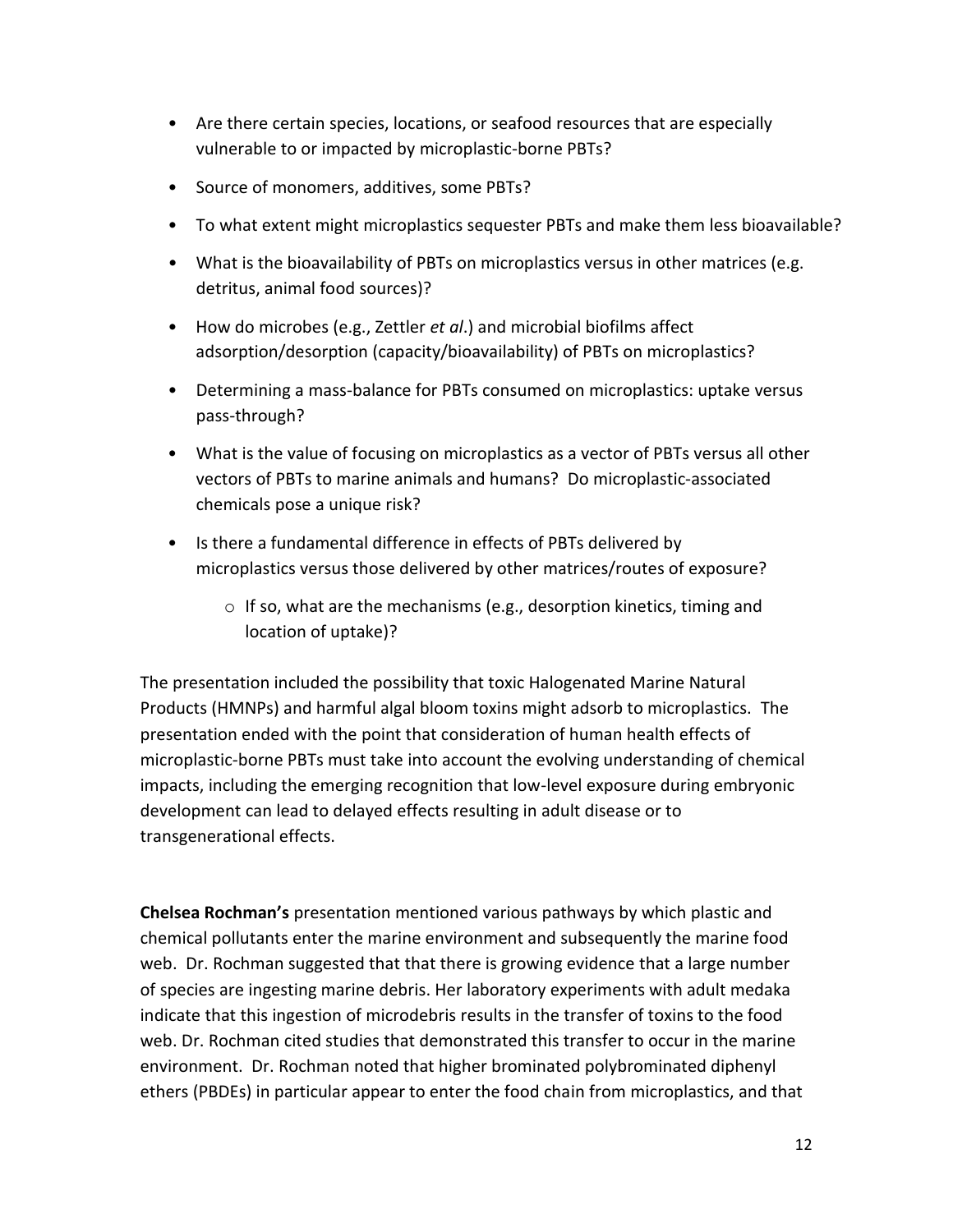the question is not whether these constituents make their way to humans, but in what quantity. The presentation ended with the following statements:

- All plastics sorb priority pollutants;
- Not all plastics are created equal;
- Concentration and cocktail varies by location;
- Plastics may become more hazardous over time.

**Robert Hale's** presentation discussed the range of plastic materials and the diversity of forms and chemical composition of plastics in the marine environment. He also mentioned that this is not just a marine issue, but that there is exposure near population centers. In fact, he noted, the situation might be worse in non-marine waters near areas of high population density.

Furthermore, Dr. Hale discussed the different feeding modes. Given the aim to assess the potential risk to humans, he stressed the importance of focusing the early work in some of the most exposed environments (e.g., 'worst-case scenarios'). For example, he mentioned, oysters are filter feeders and consumed as whole-organisms, including the gut. Therefore, Dr. Hale suggested that the risk to humans might be greatest in the case of oyster consumption. The presentation included the following suggestions:

- Consider insights from 'non-marine' fields of inquiry.
	- o e.g., indoor exposure to Brominated Flame Retardants (BFRs); passive sampling work, nanomaterials.
- What about contaminants in paper, wood, and textile products?
- Consider BOTH environmentally-sorbed PBTs and additives.
	- o Relative bioavailability of debris-associated chemicals?
		- Will decreasing particle size 'normalize' these?
- Are toxicological impacts occurring?
	- o Look to worst-case environments and most exposed organisms?
- Do plastics change ecosystems unexpected effects?

**The discussion after the presentation** focused on the problem of attribution and experimental design. Carol Henry asked if studies exist to prove health effects from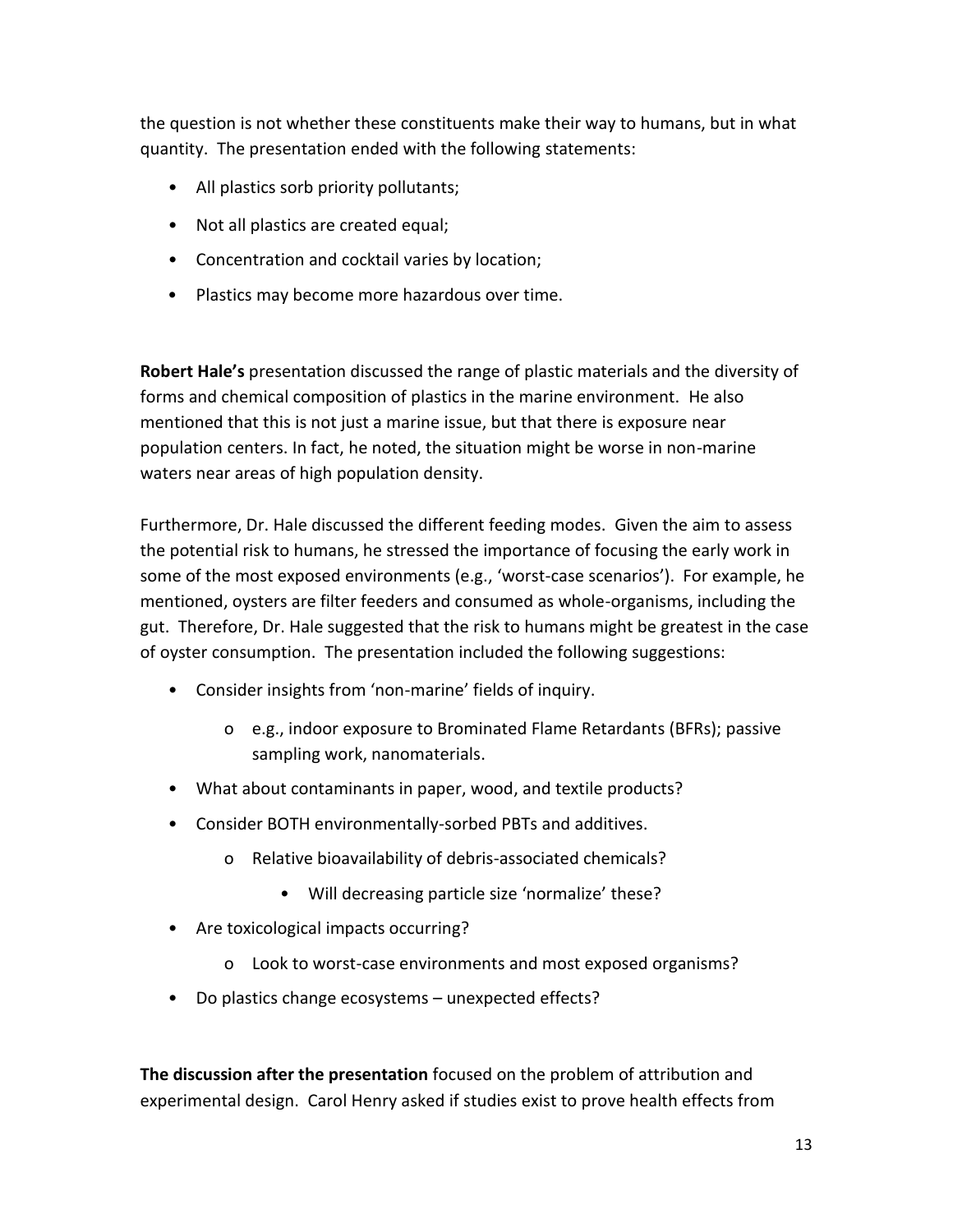microplastics in marine life. Mark Hahn indicated that reproductive effects have been noted in seals due to PBTs from non-microplastic sources. Given the environmental variability and the many unknowns regarding the distribution and fate of plastics, as well as distribution of chemical pollutants, participants mentioned that the problem of large background noise (other sources and pathways of chemical pollutants into the organisms) will be an important and difficult problem to address. Suggestions to overcome this problem include starting in a low-carbon environment or with a worst case (high plastic concentration and filter feeder) scenario.

Anna-Marie Cook noted that the proposed study on Tern Island in Hawaii might be one such case. Dr. Law noted that we should start our body burden studies with human food sources such as tuna and mussels, since these are organisms commonly consumed by humans. In addition, questions were raised whether the food-safety angle was the appropriate approach to mitigating marine debris in the environment given the potential difficulty in establishing attribution and threshold values. Dr. Andrady noted that endocrine disruption studies could be a good angle since these disruptions often occur at less than established 'safe' levels. He also suggested looking at impacts on organisms at the base of the food chain, like zooplankton. Keith Christman noted that not all plastics are the same, and that they should not be lumped together.

#### **Session III: Potential Human Health Risks**

**Rolf Halden** began his opening remarks by indicating that his work focuses on a range of contaminants of concern such as PBTs, POPs, and other organics. Dr. Halden mentioned that these chemicals are ubiquitous and humans are chronically exposed to a range of sources. Thus, he pointed out that the questions raised in the context of this meeting were not new with the exception of whether micro- and nanoplastics are found in human tissues.

Dr. Halden indicated that a lot is known about the chronic toxicity of these chemicals, and a lot of scientific methods have been developed to attribute the PBT body burden to different dietary sources. Due to the visibility of this problem, he suggested that this topic presents an opportunity to raise the issue related to improving product design (e.g., a more bio-degradable drinking straw) and the ubiquitous nature of chemical contamination and associated health risks. His presentation ended with the following challenges: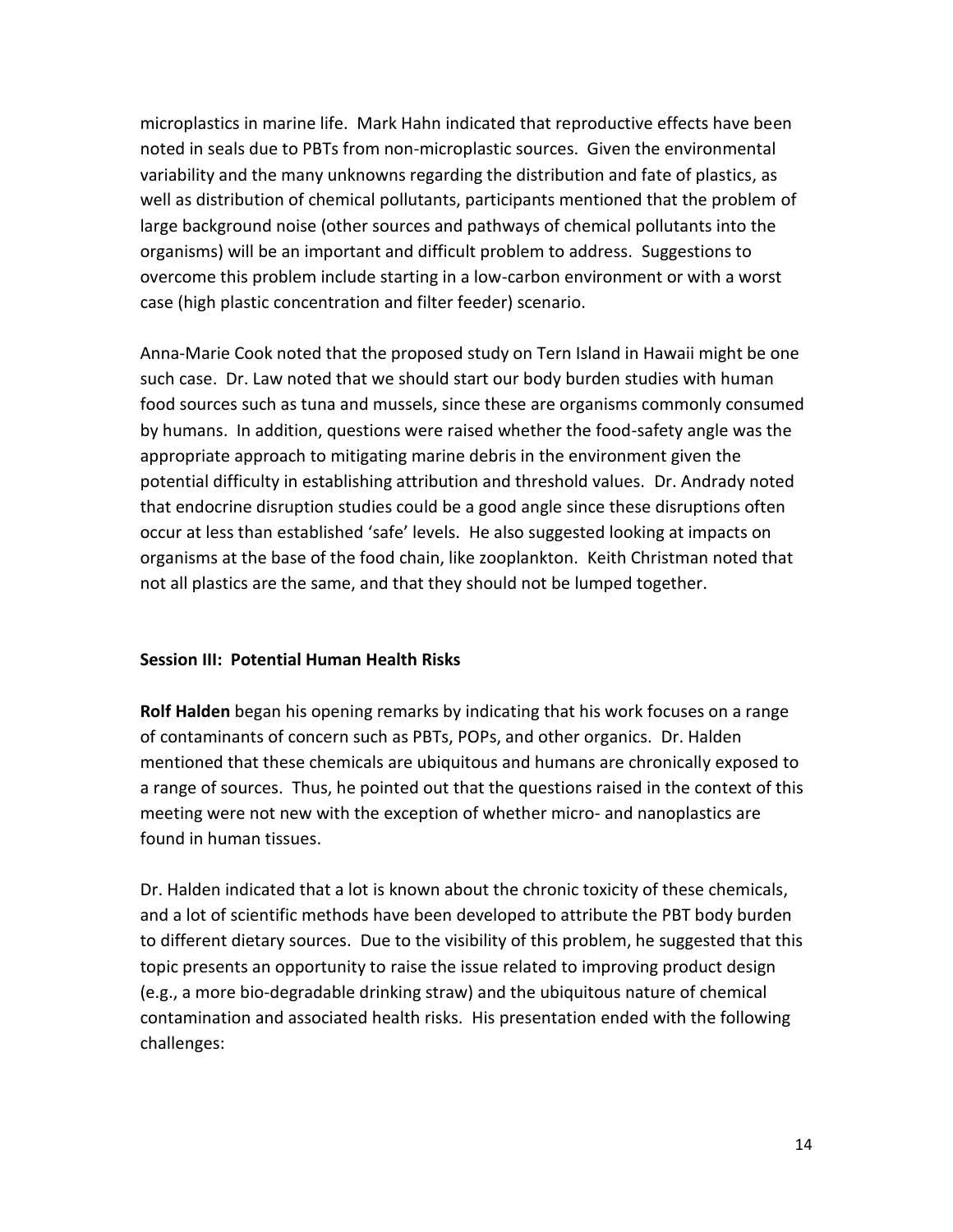- Measurement;
- Terminology;
- Improved definition of the problem;
- Currently only considering light/floating plastics;
- Human exposure to toxins;
- Determination of the relative role of plastics and naturally occurring sorbents in the oceans;
- Little information on microplastics in freshwater and drinking water;
- There likely are many more direct ways that humans are exposed to microplastics.

**Irv Schultz**'s presentation began with a discussion of the human dietary sources of PBTs. Dr. Schultz's review of the literature found that marine fish were the major source of PBTs from aquatic products. However, results from that same paper are "…indicating that the amount of PBT's stored in aquatic products appears to be an extremely small fraction of the total amount in the environment." PCBs in human blood were found at higher concentration than PBDEs. There are naturally occurring PBDEs and the Methoxylated-PBDEs track with those that eat a higher percent of seafood. The presentation lists some of the techniques that could be used to attribute PBT body burden to the dietary source including:

- Environmental forensics Identify chemical fingerprint of contaminants associated with specific dietary sources;
- Within chemical class- comparison of congeners, structural isomers (perfluorinated compounds as example);
- Structural analogues of natural origin or associated with specific food sources (PBDE / hydroxy / methoxy as examples);
- Compound Specific Isotope Analysis (see Zeng *et al*., in Environmental Science and Technology).

**Jim Bus** provided some opening remarks without slides. Like the previous speaker, he pointed to the analytical tools that could be applied to this problem. Dr. Bus suggests an assessment of this issue within a risk priority framework (tier based assessment) considering the other human health risks from chemical contaminants. Thus, he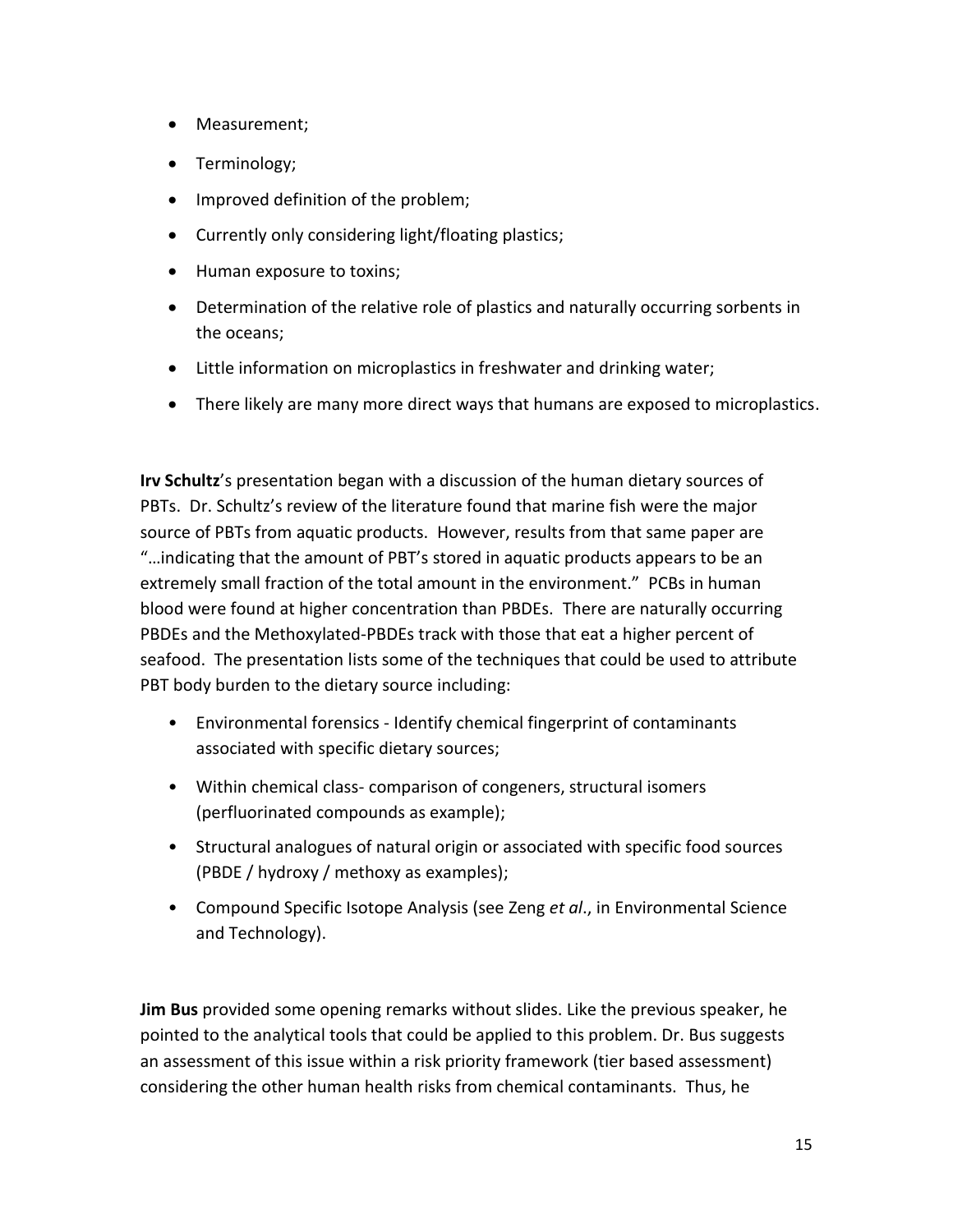suggested addressing the questions of dose levels to humans. Considering that he has observed dose levels to be on the decline, he expressed doubts that the dose level from microplastics would result in dose levels to plateau or even increase.

He also suggested developing a worst case scenario risk assessment to evaluate whether this presents a significant risk and thus is a priority compared to other environmental health issues. Using such a tier-based assessment, Dr. Bus suggested that microplastics would likely be found to be a negligible contributor to chemical contaminants in the human diet and to the body burden.

> Post-meeting comment: Dr. Browne noted that existing methods underestimate the amount of microplastic in aquatic environments, and so a 'worst-case scenario' with current knowledge still might be an underestimate.

**The discussion after the presentation** began with conflicting statements related to how likely seafood contributes to an increase in human body burden of PBTs. While Dr. Schultz observed an increase from seafood consumption in his samples, Dr. Halden and Dr. Bus assumed that terrestrial sources would be the major contributor to body burden. Panel participants clarified these statements and suggested the relative contribution would depend on the population and the type of chemicals under consideration.

The range of data and knowledge gaps were discussed. Participants suggested that too many knowledge gaps might make it difficult to begin to construct the worst case scenario.

Tim Begley from the Food and Drug Administration (FDA) explained current efforts to ensure seafood safety and test for PCBs: When unsafe concentrations based on dietary consumption considerations are detected, fish are taken off the market. However, the FDA testing only applies to products in interstate commerce; and states control a large part of the fisheries and commercial fish market.

Participants discussed PBDEs and their potential as emergent chemicals of concern and the timeliness of efforts to start examining seafood for PBDEs. In response to Bob Benson's question to the group about potential 'silver bullet' studies, Dr. Rochman suggested comparing the human body burden of PBTs in subsistence fishing communities bounded by high plastic waters (low contribution of PBTs from other sources) against body burden in subsistence fishing communities bounded by low/no plastic waters and low contribution of PBTs from other sources.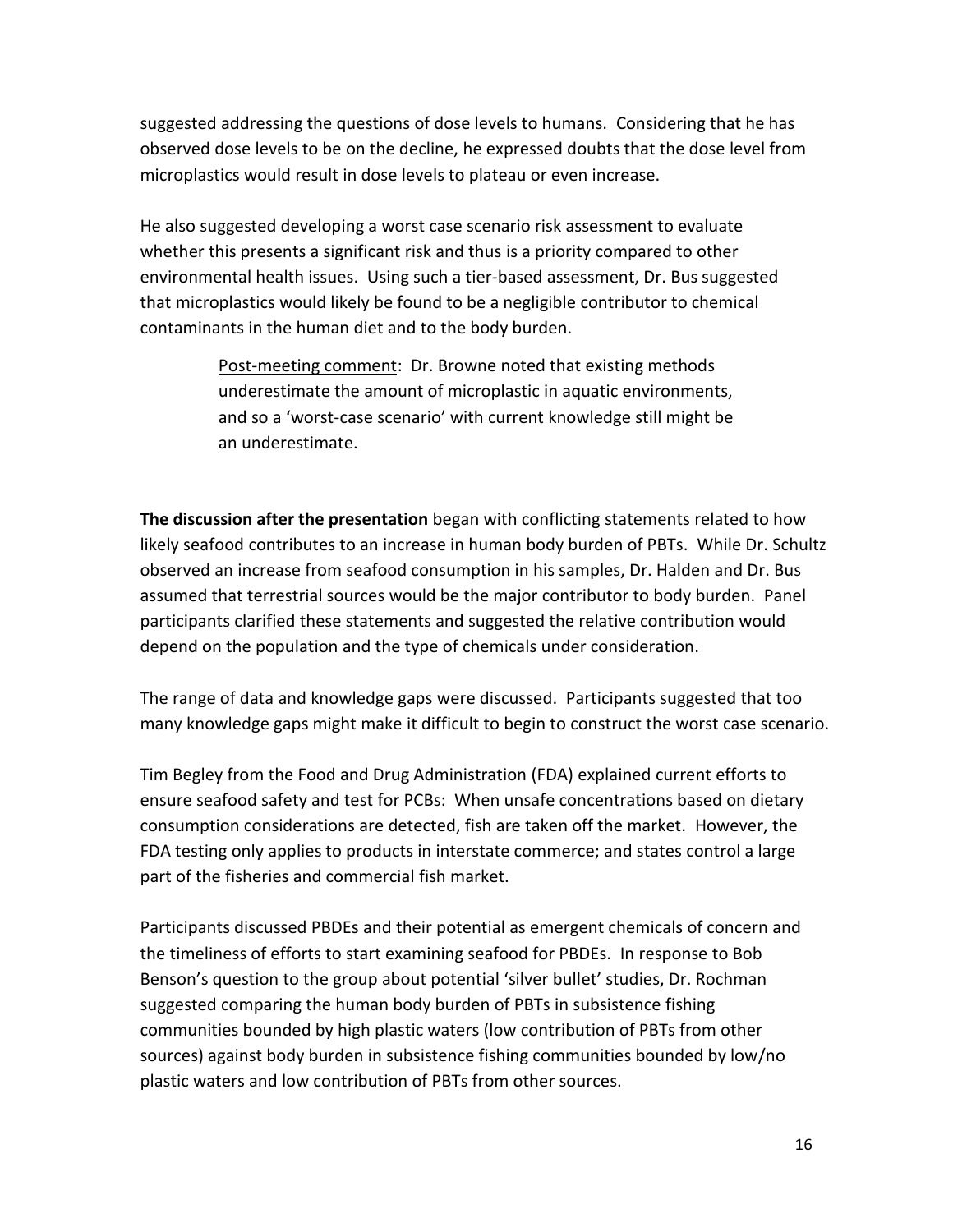#### **Meeting Re-cap: What are the main themes of the day?**

Rolf Halden opened the discussion with his compilation of suggestions made by individual speakers throughout the day. He identified a number of possible knowledge gaps with the following questions:

- Are plastic particles taken up by humans? If so, how much?
- Is there an increased microbial risk from biofilms on plastics?
- Are there important exposures from plastics in drinking water?
- Are there important exposures from inhalation of airborne plastics?
- Could this be a good sustainability case study that leads to improvements in the products we produce and use?
- What fraction of PBT compounds in seafood comes from microplastics?
- What is the size range of plastics that is being taken up by humans from food?
- What is the effect of polymer fragments in the human body?

Post-meeting comment: Dr. Browne noted that the effect of polymer fragments on humans has been shown in the literature (e.g. Wagoner *et al*., 2013; "Toxicity of Vinyl Chloride and Poly (vinyl Chloride): A Critical Review").

- Could there be a benefit in having contaminants on plastics at the surface where they can undergo photodegradation?
- What about freshwater and drinking water? Does micro/nanoplastic make it into drinking water treatment plants; what happens during chlorination; and what is the dose to humans?
- What seafood species in the oceans and in freshwater are most exposed to microplastics?
- What is the role of plastics relative to naturally occurring sorbents in the ocean? Is this a uniquely manmade problem or are there natural 'floats' performing a similar function?
- Is there an accumulation of natural products adsorbed onto plastics that also could pose risks?
- Should we rush in and perform CPR on the 'Canary in the Coal Mine' or deal with the problem at a higher level?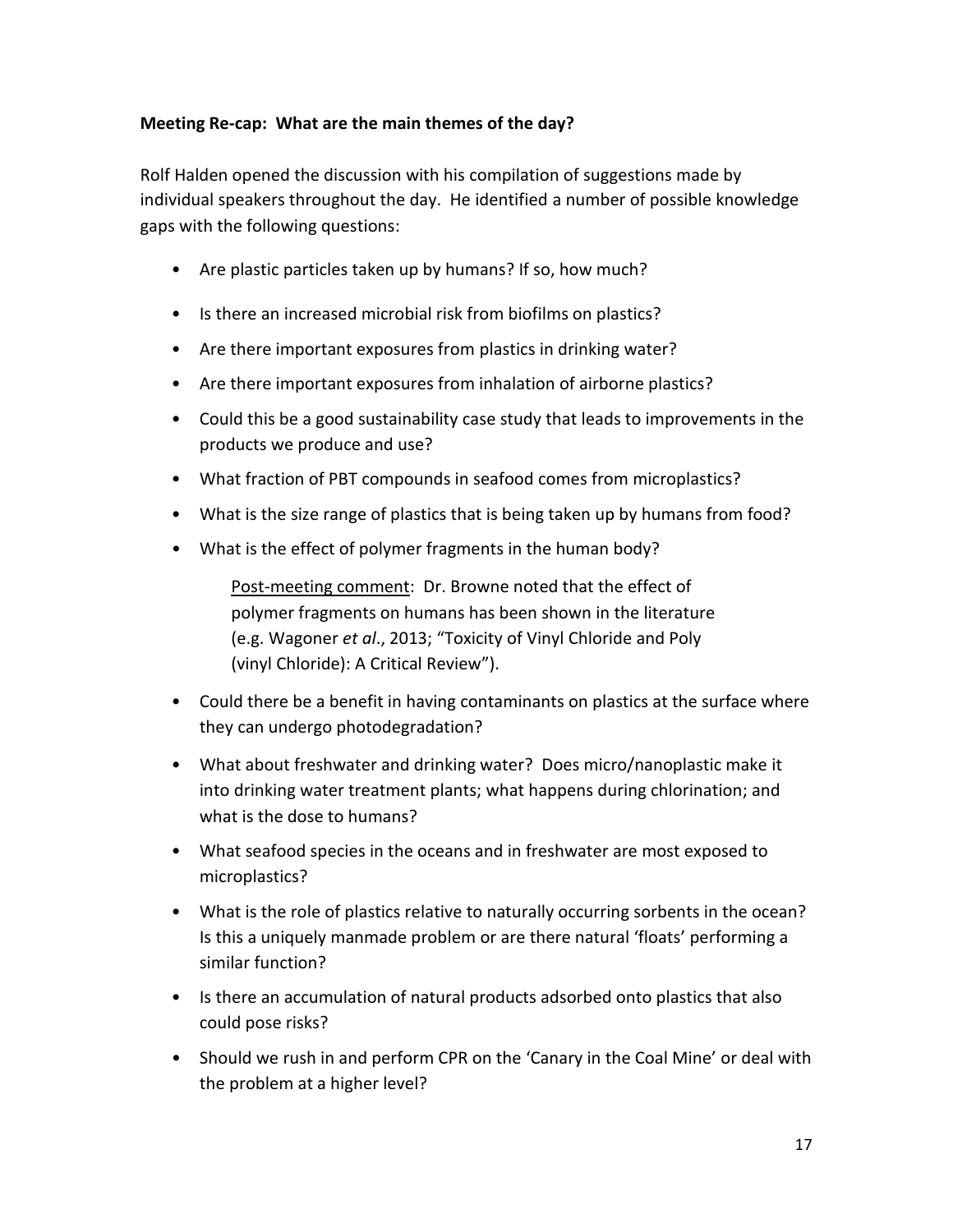Dr. Halden suggested the following steps to address these issues:

- Define the problem;
- Standardize terminology and methodology;
- Prioritize the potential risks and focus on the ones presumed to be of greatest magnitude using risk and exposure mapping;
- Identify funding mechanisms for future work;
- Leverage knowledge from allied disciplines such as nanometrology and toxicology; and
- Adopt a systematic and coordinated effort to get the most information in the shortest possible time.

**Individual participants identified additional data gaps and sources of information** during the subsequent discussion:

- Size distribution and chemical composition of the microplastics;
- The role of organic matter (in general) in adsorbing PBTs in the marine environment and the transfer to seafood;
- Aggregation of particles;
- How much plastic is in the ocean? Mass balances are incomplete; where is the missing material?
- Are the products that pollute needed (noted as a behavioral problem)?
- Improving life-cycle analysis of plastics that form micro-particles and ways we use/re-use resources.

In continued discussion, Keith Christman stated that the American Chemistry Council supported the International Joint Group of Experts on the Scientific Aspects of Marine Environmental Protection (GESAMP) report on microplastics as a vector for PBT transfer in the ocean. Mr. Christman highlighted efforts undertaken by the global plastics industry, distributing a progress report containing 185 projects launched since 2011. Dr. Henry asked if there are research recommendations to link PBTs from microplastics to aquatic life tissue to human tissue in the report, to which Mr. Christman and others replied "no."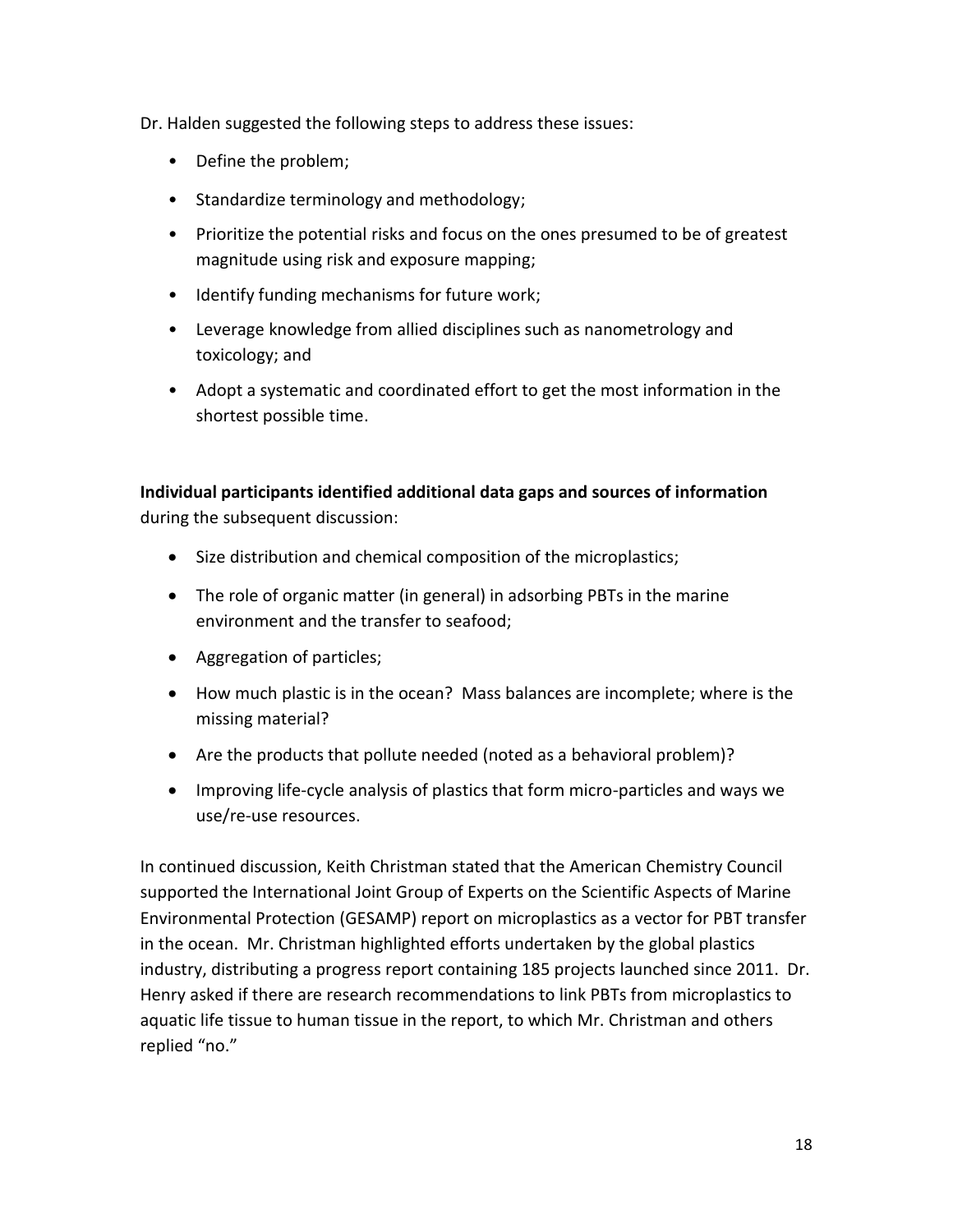Post-meeting comment: Mr. Christman noted that GESAMP has not concluded at this point that microplastics act as a significant vector for PBTs to aquatic organisms. Courtney Arthur indicated that another GESAMP report is slated for release in late 2014.

Dr. Halden urged academic/industry collaboration. Dr. Henry and Dr. Rochman noted that, at some point, research can take the back burner and mitigation and prevention should take the forefront. Dr. Schultz and Dr. Hale noted that the area around municipal outfalls should be studied for fibers since the concentration of plastic is likely higher than in the ocean.

> Post-meeting comment: Dr. Browne noted that research is available on fibers at the area around outfalls in Browne *et al.*, 2011, "Accumulation of Microplastic on Shorelines Worldwide: Sources and Sinks."

Post-meeting comment: Dr. Hale expressed his opinion that expanding the scope of the discussion from solely microplastics in the ocean to plastics at all stages (production, use, post-disposal) and in all media (on land, in air, in water) would lend strong support to the statement that microplastics are a source of PBTs to humans.

Mr. Benson asked the group if the PBTs from marine microplastics are likely to cause human health effects. Dr. Bus replied that the PBT dose from microplastics must be addressed before answering this question. Dr. Engler clarified Mr. Benson's question to focus on microplastics as a source for PBT exposure as opposed to a cause of human health effects. Dr. Rochman agreed that microplastics are likely a source of PBTs to humans. Dr. Law noted that microplastics are a source of PBTs to marine organisms, but that there is insufficient data to draw conclusions about human body burden.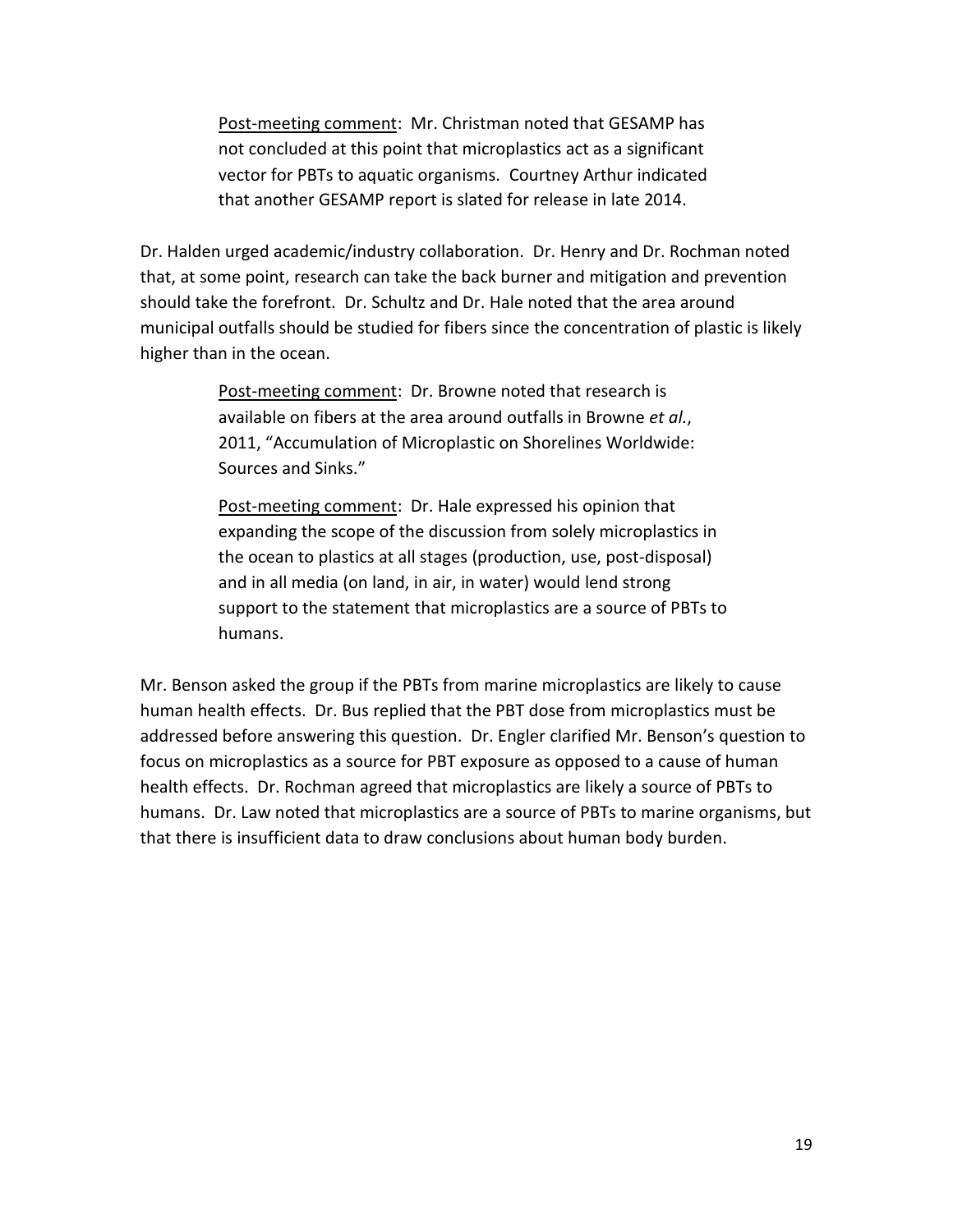# <span id="page-19-0"></span>**Suggested Future Research**

One objective of this discussion forum was to identify research priorities relevant to assessing the likelihood of human health risks from the consumption of seafood that has been contaminated with microplastic-derived PBTs. The panel participants identified the research proposals listed below as important for future consideration by researchers. This list is meant to provide general guidance for all researchers and does not constitute a research agenda for EPA or any other organization. The projects are not listed in a particular order.

- 1. Establish metrics, terminology, and procedures for aquatic microplastics research and conduct more routine microplastic measurements in the marine environment.
	- a. The ultimate goal of these measurements would be to gain an understanding of the potential encounter rate of aquatic life with microplastics.
- 2. Determine the relative contribution of PBTs from plastic and non-plastic sources to aquatic life using, for example, mass balance and/or chemical fingerprinting (isotopic, congener, etc.) studies.
- 3. Run a 'tier based assessment' to assess the potential for human health risks from the consumption of seafood that has been contaminated with microplatic-derived PBTs.
	- a. Start with a back-of-the-envelope calculation. Assume the highest amount of plastic estimated or measured in a given area and the highest amount of PBTs possible sorbed on that plastic. Assume all available PBTs go to biota, and then determine if the PBT burden is of concern.
	- b. If the PBT burden is a cause of concern, move to higher levels of complexity and rigor.
- 4. Perform field studies in areas where there is high plastic loaded with PBTs (worstcase scenario) and low conflicting sources of contaminants (i.e., water column, nonplastic particles, dissolved organic matter) to determine aquatic life and human exposure.
	- a. Other elements of a worst-case scenario could be incorporated:
		- i. Fish or other aquatic life population that stays localized in high plastic area (e.g., filter feeders).
		- ii. Subsistence fishing population in a high plastic area with low contribution of PBTs from other sources.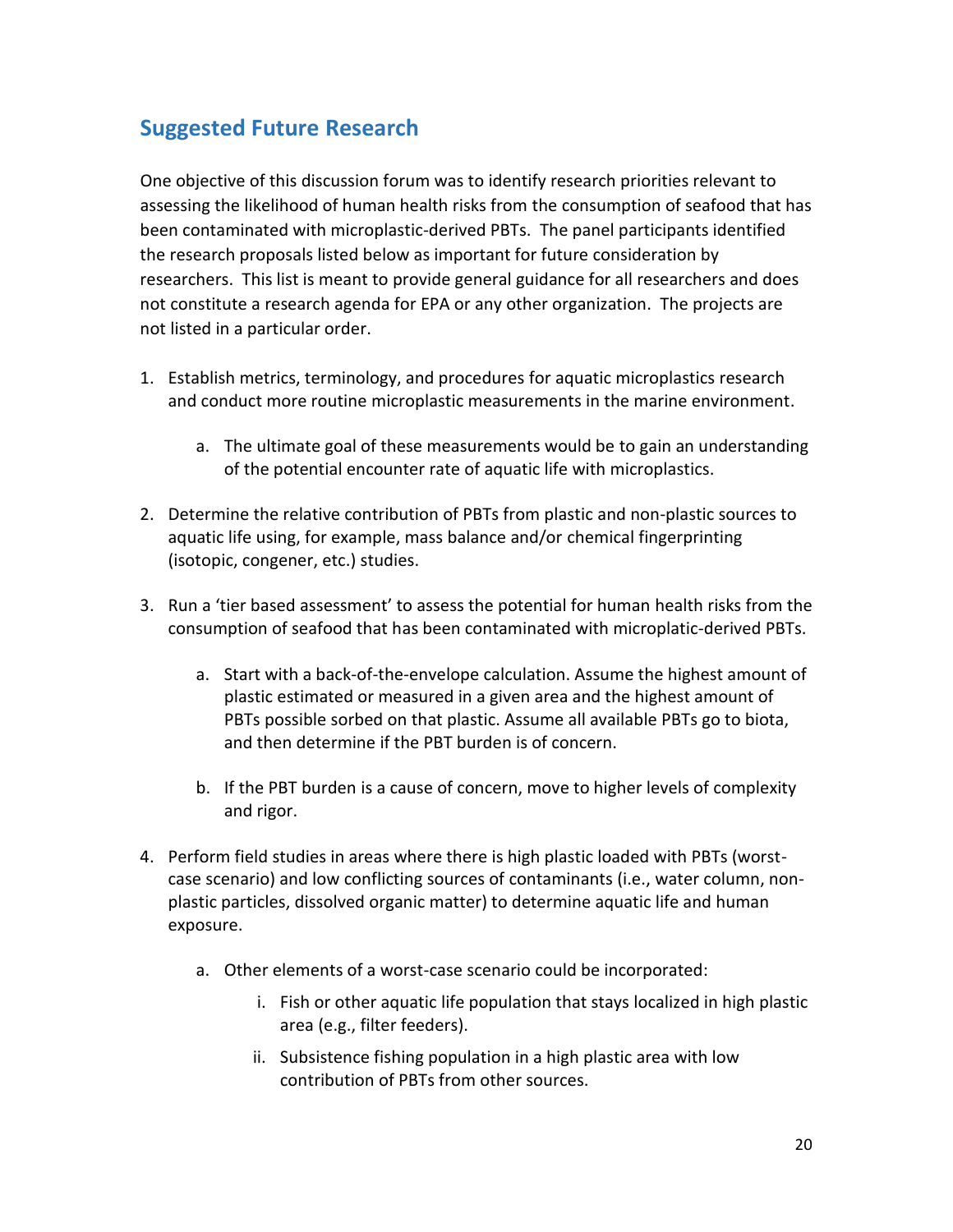- 5. Perform combined lab and field studies on the relative adsorption of PBTs to plastic versus non-plastic organic materials commonly found in the water column.
	- a. Take into account the changing properties of plastic due to weathering.
- 6. Compare human body burden of PBTs in subsistence fishing communities bounded by high plastic waters (low contribution of PBTs from non-plastic sources) against body burden in subsistence fishing communities bounded by low/no plastic waters and low contribution of PBTs from non-plastic sources.
- 7. Determine the occurrence and distribution of plastics below 300 microns (size of current net tows) and those in the water column/sediment.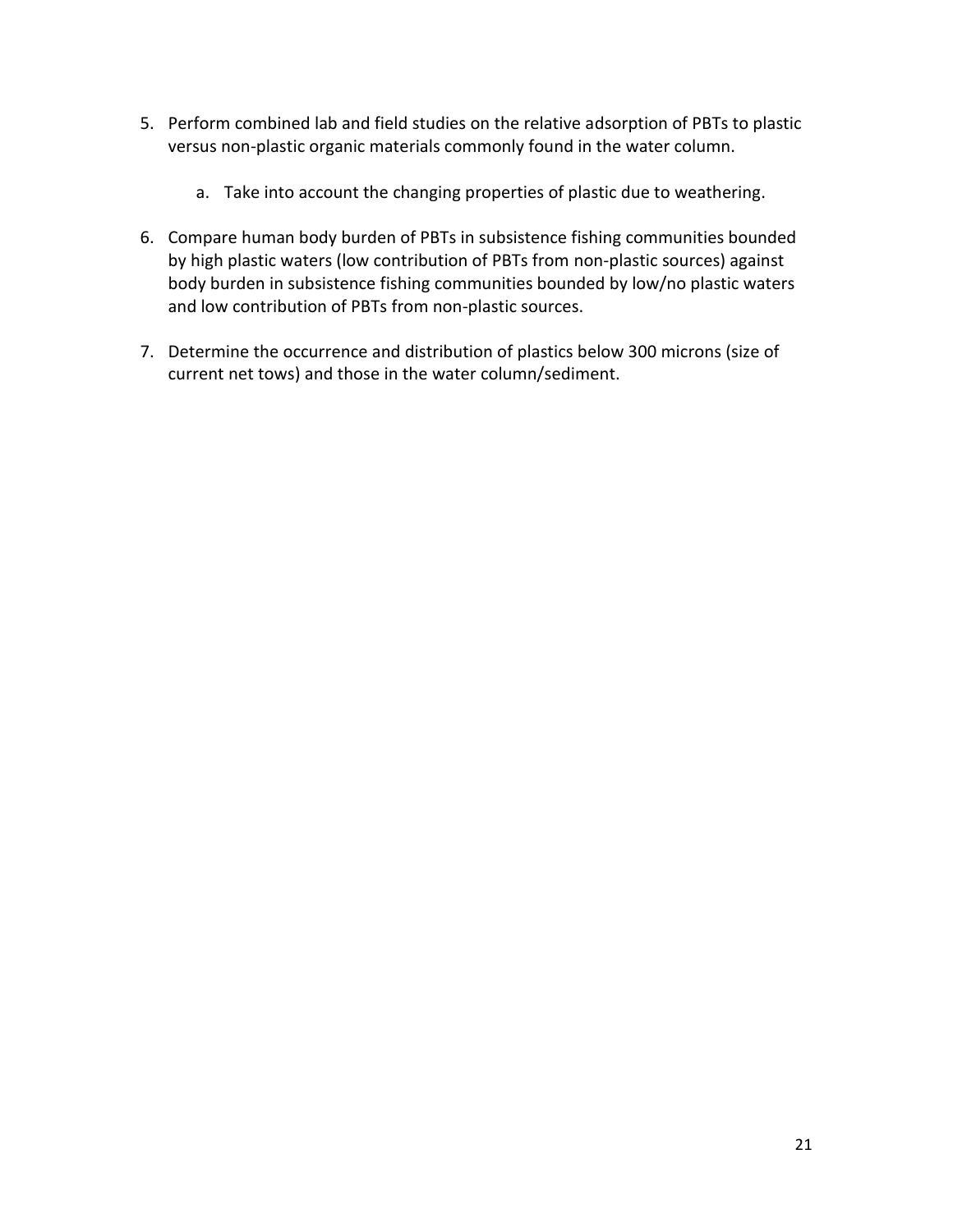## <span id="page-21-0"></span>**Appendix A: Agenda**

**National Academy of Sciences Keck Building 500 Fifth Street NW Washington, DC 20418 ROOM 208**

#### **Meeting Objectives:**

- Discuss available data and studies on the interaction of toxic chemicals and marine plastic debris
- Discuss available information on the potential health risks to humans from ingesting contaminated seafood
- Identify important research questions and ways to advance the understanding of potential health risks

| 9:00 a.m.    | <b>Welcome, Meeting Objectives, and Introductions</b><br>Claudia Mengelt, National Research Council staff<br>Chris Reddy, Woods Hole Oceanographic Institution                                                                                                                 |
|--------------|--------------------------------------------------------------------------------------------------------------------------------------------------------------------------------------------------------------------------------------------------------------------------------|
| $9:15$ a.m.  | <b>Problem Statement</b><br>Rich Engler and Bob Benson, Environmental Protection Agency,<br>Headquarters                                                                                                                                                                       |
| 9:40 a.m.    | <b>Recent Results from EPA Region 9</b><br>Anna-Marie Cook and Harry Allen, Environmental Protection Agency,<br>Region 9                                                                                                                                                       |
| $10:00$ a.m. | Session I: Plastics in the Marine Environment: Distribution, Chemical<br><b>Characteristics, Fate, and Sorption</b>                                                                                                                                                            |
|              | <b>Discussants</b><br>Anthony L. Andrady, North Carolina State University<br><b>Kara Lavender Law</b> , Sea Education Association (SEA) Semester<br>Christopher Reddy, Woods Hole Oceanographic Institution<br>Mark Browne, University of California, Santa Barbara (by phone) |

**11:00 p.m.** *Break*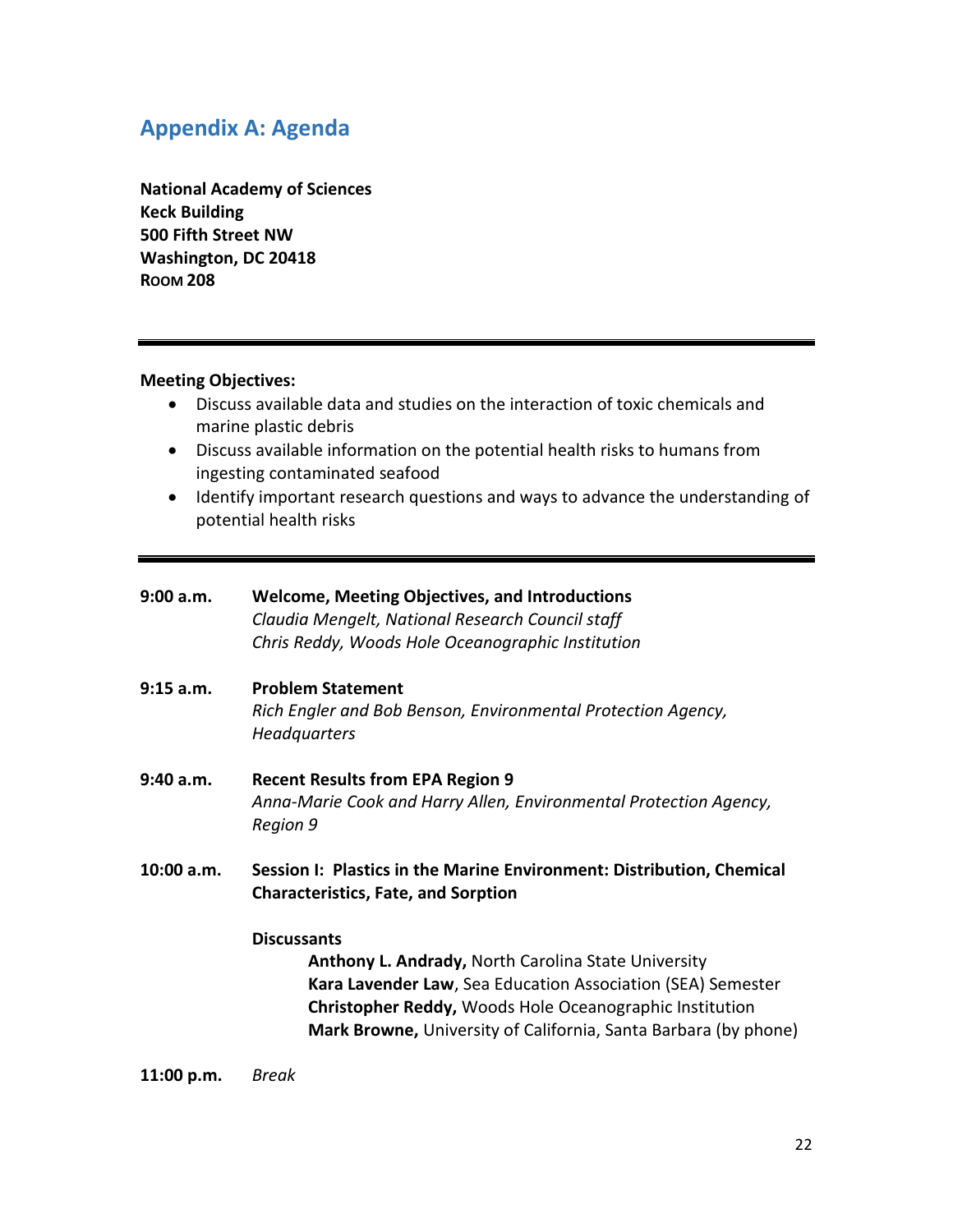#### **11:15 p.m. Session II: Pollutants in the Marine Food Web**

#### **Discussants**

**Mark Hahn,** Woods Hole Oceanographic Institution **Chelsea Rochman,** University of California, Davis **Robert Hale,** Virginia Institute of Marine Science; College of William and Mary

**12:45 p.m.** *Lunch Break*

#### **1:30 p.m. Session III: Potential Human Health Risks**

#### **Discussants**

**Rolf Halden,** Center for Environmental Security, Arizona State University **Irv Schultz,** Pacific Northwest National Laboratory **Jim Bus,** Exponent

- **3:00 p.m. Meeting Re-cap: What are the main themes of the day?**  *Rolf Halden and Discussants*
- **4:00 p.m. Meeting Adjourns**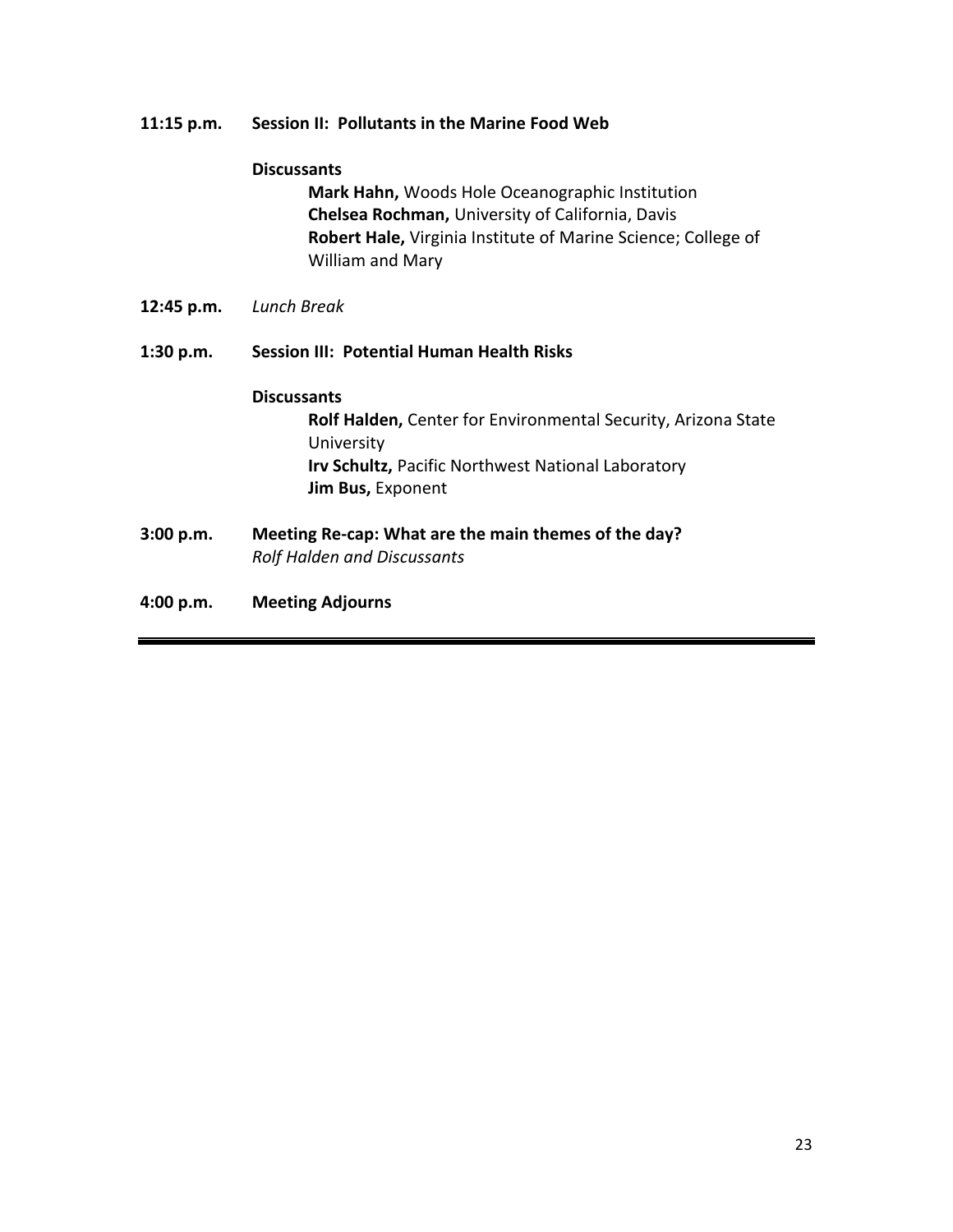## <span id="page-23-0"></span>**Appendix B: Attendees List**

**Harry Allen**, Chief of Emergency Response, Environmental Protection Agency, Region 9

**Anthony Andrady**, Adjunct Professor, North Carolina State University

**Courtney Arthur**, Research Specialist, I.M. Systems Group and Marine Debris Program, National Oceanic and Atmospheric Administration

**Tina Bahadori**, National Program Director, Chemical Safety for Sustainability, Environmental Protection Agency Headquarters

**Timothy Begley**, Director of Division for Analytical Chemistry, Food and Drug Administration

**Bob Benson**, Acting Chief of Marine Pollution Control Branch, Environmental Protection Agency, Headquarters

**Mark Browne** (via WebEx), Postdoctoral Fellow, University of California, Santa Barbara

**Jim Bus**, Senior Managing Scientist in Toxicology and Mechanistic Biology, Exponent, Inc.

**Keith Christman**, Managing Director of Plastic Markets, American Chemistry Council

**Matt Colombo**, ORISE Fellow, Environmental Protection Agency, Headquarters

**Anna-Marie Cook**, Coordinator of Marine Debris Program, Environmental Protection Agency, Region 9

**Susan Kane Driscoll**, Aquatic Toxicologist, Exponent, Inc.

**Rich Engler**, Program Manager of Green Chemistry Program, Environmental Protection Agency, Headquarters

**Mark Hahn**, Senior Scientist and Chair of the Biology Department, Woods Hole Oceanographic Institution

**Rolf Halden**, Director of Center for Environmental Security, Biodesign Institute at Arizona State University

**Rob Hale**, Professor of Marine Science, Virginia Institute of Marine Science; College of William and Mary

**Carol Henry**, Member, Board on Chemical Sciences and Technology, National Academy of Sciences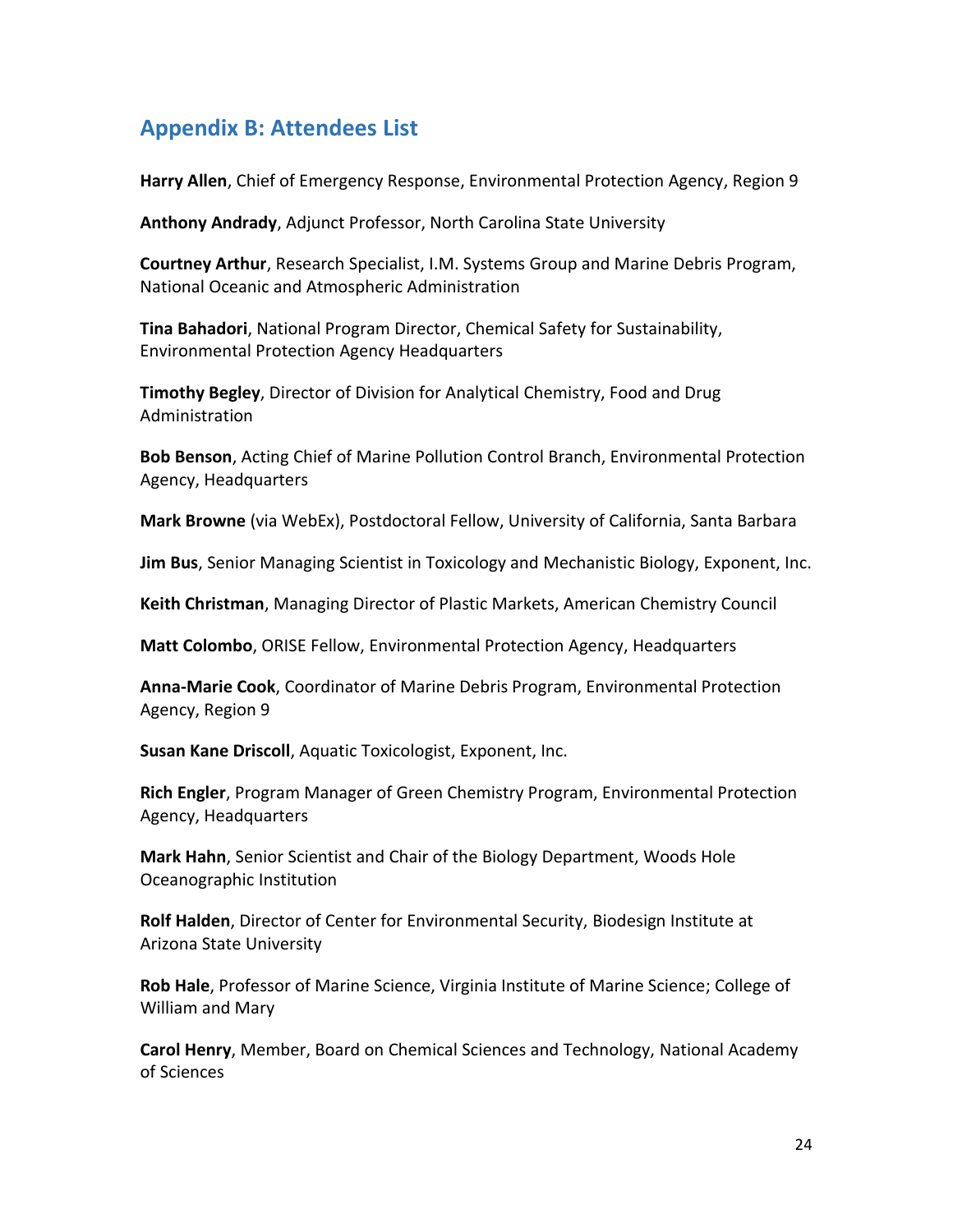**Laura S. Johnson**, Trash Free Waters Team Lead, Environmental Protection Agency, **Headquarters** 

**Jason Landrum**, American Association for the Advancement of Science, Fellow and Senior Scientist, Marine Debris Program, National Oceanic and Atmospheric Administration

**Kara Lavender Law**, Professor of Oceanography, Sea Education Association

**Christopher Reddy**, Senior Scientist of Marine Chemistry and Geochemistry, Woods Hole Oceanographic Institution

**Nick Mallos**, Director of Trash Free Seas Program, Ocean Conservancy

**Chelsea Rochman**, Postdoctoral Scholar at the School of Veterinary Medicine, University of California, Davis

**Kevin Sellner**, Director, Chesapeake Research Consortium

**Irv Shultz**, Scientist, Marine Science Laboratory, Pacific Northwest National Laboratory

**Nancy Wallace**, Director of Marine Debris Program, National Ocean and Atmospheric Administration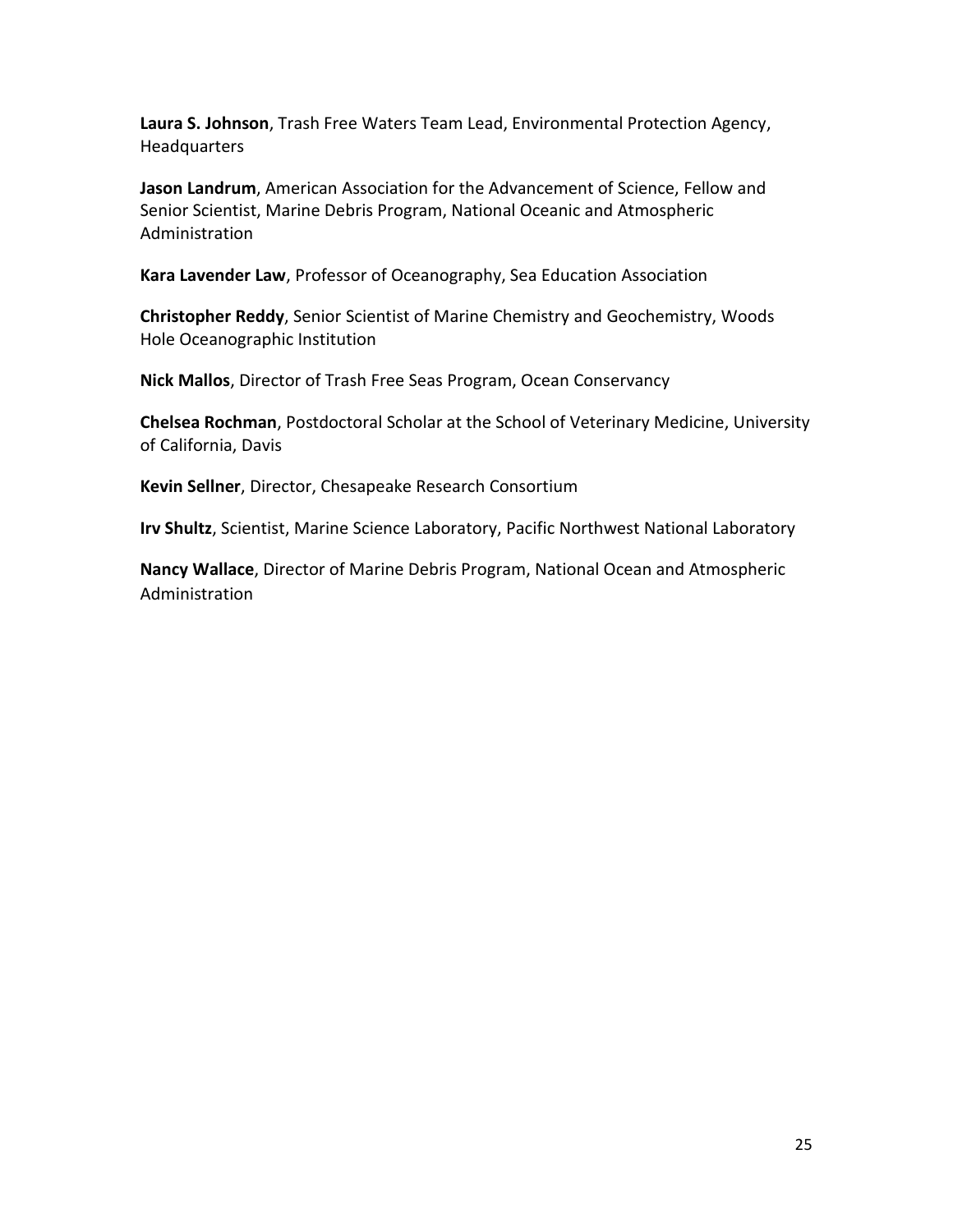# <span id="page-25-0"></span>**Appendix C: Expert Biographies**

#### **Introductory Remarks**

**Rich Engler –** Program Manager, Green Chemistry Program, Office of Pollution Prevention & Toxins, Environmental Protection Agency, Headquarters

Rich Engler manages the Green Chemistry Program within the Office of Pollution Prevention and Toxics at EPA. He has worked on green chemistry since his arrival at EPA in 1997. He also works with EPA's New Chemicals Program reviewing new chemical substances under the Toxic Substances Control Act as well as the Risk-Screening Environmental Indicators Program which puts Toxic Release Inventory (TRI) release information into a risk context. He has won numerous awards for his work at EPA including the James W. Craig Pollution Prevention Leadership Award and 3 bronze medals. Prior to joining EPA, he taught Organic Chemistry at the University of San Diego and thinking and learning strategies at the University of California, San Diego (UCSD). He earned his doctorate in physical organic chemistry from UCSD.

**Bob Benson –** Acting Chief of Marine Pollution Control Branch, Environmental Protection Agency, Headquarters

Bob Benson is the Acting Chief of the Marine Pollution Control Branch at EPA. He works on aquatic trash programs in EPA's Office of Water. For much of Bob's career, he managed Agency partnership programs that worked to improve the environmental performance of major U.S. industrial and business sectors. Bob recently completed a two-year assignment with The Nature Conservancy, where he developed a healthy watersheds' partnership with EPA to protect and restore large aquatic ecosystems.

**Anna-Marie Cook –** Coordinator of Marine Debris Program, Environmental Protection Agency, Region 9

Anna-Marie Cook is an environmental engineer. She currently works for EPA's Region 9 Superfund Division, where she serves as the Coordinator for the Marine Debris Program. She has been with the Agency for over 20 years, working in a variety of positions related to water protection and restoration. Prior to her Marine Debris assignment, Anna-Marie served as a Remediation Project Manager on the cleanup of military bases and worked for the Water Division's Groundwater Office, where she conducted inspections and performed enforcement and permitting work.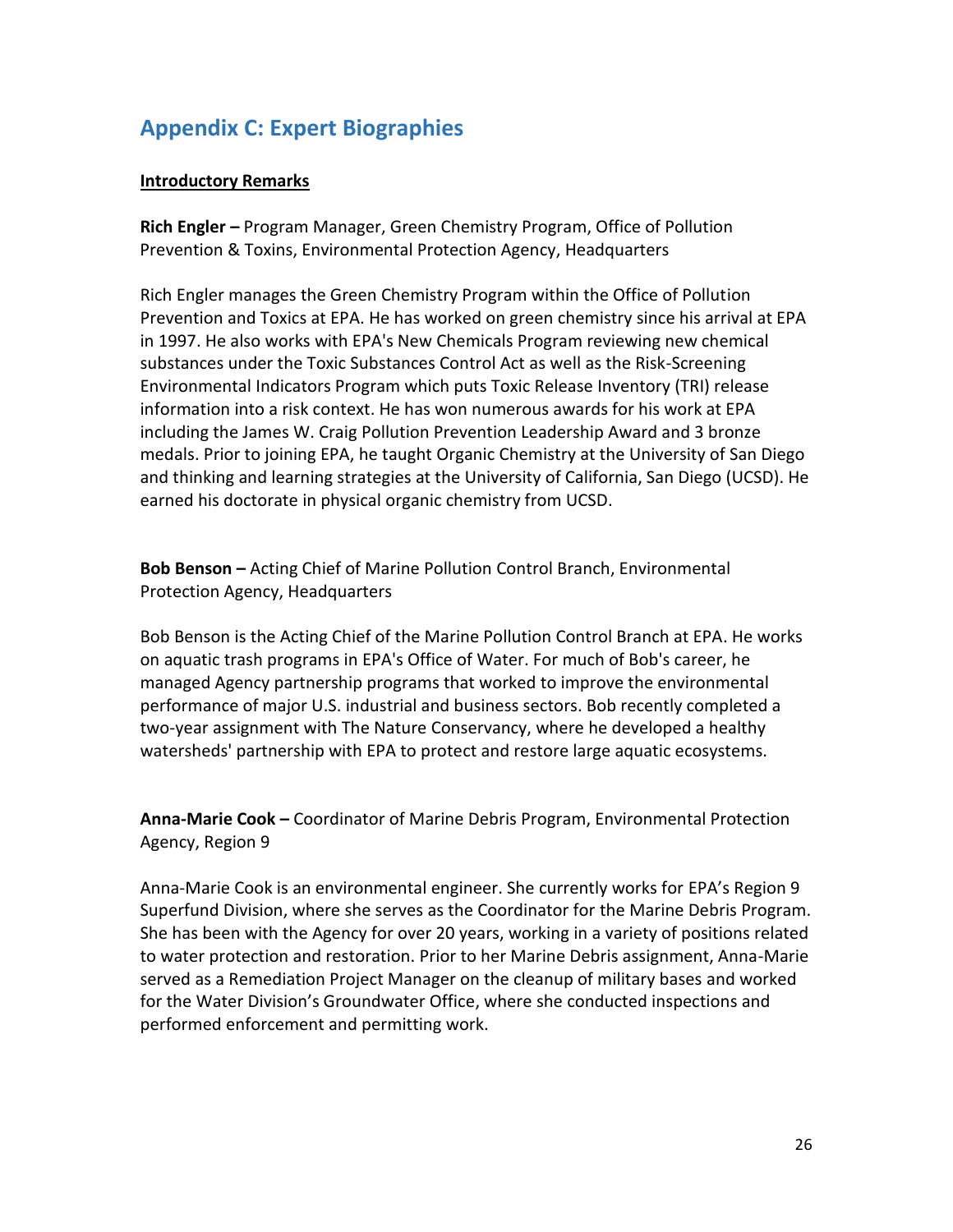**Harry Allen**, Chief of Emergency Response, Environmental Protection Agency, Region 9

Harry Allen is a Federal On-Scene Coordinator (OSC) and Chief of EPA Region 9's Emergency Response Section. Harry is responsible for managing 16 other OSCs in 3 offices in the region. EPA OSCs are responsible for directing responses to releases of oil and hazardous substances and the development of strategies for assessment and cleanup of toxic sites throughout the Region (California, Arizona, Nevada, Hawaii and the Pacific Trust Territories). Most notably Harry led efforts to carry out large scale radium contamination assessment and cleanup efforts on the Navajo Nation (for which he earned EPA's National Honor Award "Gold Medal" for exemplary service and the Navajo Nation EPA's Award for Outstanding Service to the Environment).

In addition to carrying out numerous emergency responses each year, Harry's program conducts cleanups at numerous abandoned mine sites, pesticide sites, metal plating shops and oil facilities. He also manages the Emergency Response Section extramural budget of approximately \$13M per annum. His main focus is on environmental assessment of contaminated sites with an emphasis on data collection and analysis during environmental emergency responses as well as large-scale disasters. He earned a B.S. in Environmental Science from Rutgers University and a M.S. in Environmental Management from the University of San Francisco where he serves as an adjunct faculty member presenting classes in environmental data analysis, contaminated site management, and environmental emergency response.

### **Session I: Plastics in the Marine Environment: Distribution, Chemical Characteristics, Fate, and Sorption**

**Anthony Andrady** - Adjunct Professor, North Carolina State University

Dr. Andrady is an experienced Senior Research Scientist from the Research Triangle Park in North Carolina. He is an Adjunct Professor of Chemical and Biomolecular Engineering at the North Carolina State University, an Adjunct Research Professor at the Medical School at the University of North Carolina at Chapel Hill. He also serves as the Principal of Helix Science LLC (Apex, NC), a technical consultancy organization. His research interests include the environmental impacts of plastics, sustainability in the plastics industry and micro plastics in the marine environment. He is the editor of the volume "Plastics and the Environment" (John Wiley) and the same publisher will release his authored book "Sustainability and Plastics" at the end of this year. Dr. Andrady is a member of the Group of Experts on Scientific Aspects of Marine Pollution convened by the United Nations Educational, Scientific, and Cultural Organization and also a member of the Environmental Effects Assessment Panel covered by the United Nations Environment Program to support the implementation of the Montreal Protocol. He has over a hundred peer-reviewed publications and has over 25 years of experience in directing research and development on behalf of government agencies and private industry.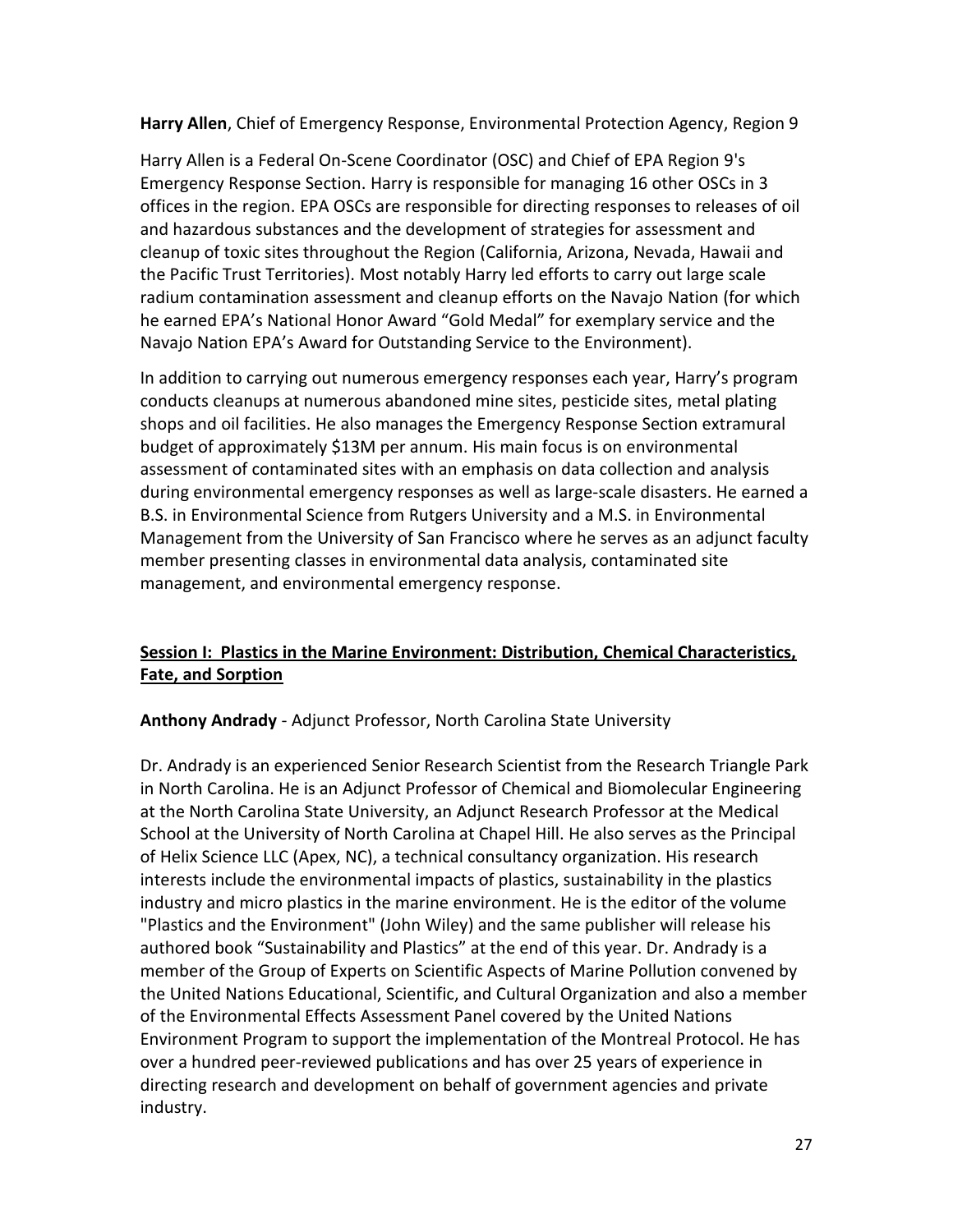**Christopher Reddy -** Senior Scientist of Marine Chemistry and Geochemistry, Woods Hole Oceanographic Institution

Dr. Reddy studies both the short and long-term fate of petroleum in the environment. His lab's approach is often to use novel and advanced techniques like molecular level radiocarbon analysis and comprehensive two-dimensional gas chromatography. This work includes the study of natural oil seeps off the coast of Santa Barbara, CA and the Gulf of Mexico, as well as numerous oil spills (Florida, 1969; Bouchard 65, 1974; North Cape, 1996; Bouchard 120, 2003; Cosco Busan, 2007; and Deepwater Horizon disaster, 2010). Work on the Santa Barbara seeps, Deepwater Horizon disaster, and microbial degradation of hydrocarbons is supported by the National Science Foundation.

### **Kara Lavender Law** - Professor of Oceanography, Sea Education Association

Dr. Law is a research professor at Sea Education Association (SEA). There, she studies plastic marine debris using SEA's 25+ year data set consisting of plastic counts from more than 7,500 plankton net tows that were carried out by over 7,000 SEA students and scientists. Her interests include understanding how ocean physics determines the distribution of plastic and other marine debris, and the behavior and ultimate fate of different plastics exposed to the harsh ocean environment.

### **Mark Browne** - Postdoctoral Fellow, University of California, Santa Barbara

Dr. Browne works on understanding how natural and anthropogenic processes (e.g., plastic debris, priority pollutants, engineering) affect marine habitats and biodiversity. He collaborates closely with colleagues at a wide range of national and international institutions, enabling a strong interdisciplinary approach. He is particularly interested in policy and the scientific basis for managing environmental problems, and advises the United Nations, European Union, and governments (U.S., U.K., Australia) on this. Dr. Browne co-leads a working group at the National Center for Ecological Analysis and Synthesis on marine debris and was chairman of the North Sea Plastic Marine Litter Scientific Advisory Board.

### **Session II: Pollutants in the Marine Food Web**

**Mark Hahn -** Senior Scientist and Chair of the Biology Department, Woods Hole Oceanographic Institution

Dr. Hahn serves as a Senior Scientist and the Chair of the Biology Department at Woods Hole Oceanographic Institution (WHOI). The Hahn Lab at WHOI is focused on understanding the biochemical and molecular mechanisms underlying interactions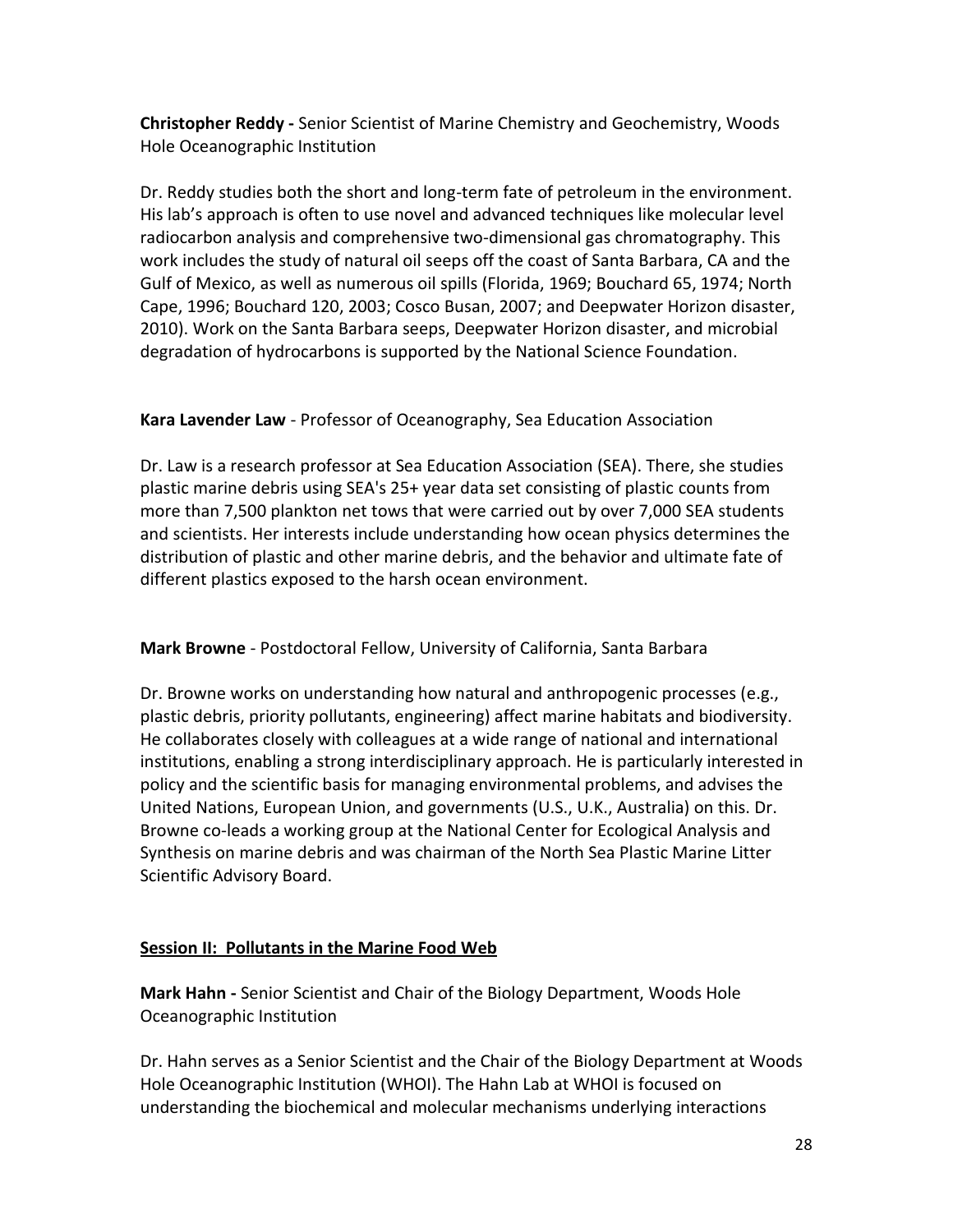between animals and their environment. Dr. Hahn's additional research interests include receptor-mediated mechanisms of gene regulation and toxicity; molecular evolution of transcription factors involved in environmental sensing; mechanisms of response to oxidative stress; biological effects of marine natural products; comparative genomics; and the role of microRNAs in developmental toxicity.

**Robert Hale** Professor of Marine Science, Virginia Institute of Marine Science; College of William and Mary

Dr. Hale is a Professor of Marine Science at the Virginia Institute of Marine Science. His focus has been on the identification of anthropogenic organic pollutants and the elucidation of their sources, fate, bioavailability, and effects on ecosystems. His additional research interests include: organic contaminants in organisms, including fishes of Virginia waters; identification of pollutants released following sewage sludge (biosolids) applications and the associated effects; bioavailability of sludge associated chemicals; brominated flame retardants and non-ionic detergents in the environment; and consequences of plastic debris in terrestrial and aquatic environments.

**Chelsea Rochman -** Postdoctoral Scholar at the School of Veterinary Medicine, University of California, Davis

Dr. Rochman is an ecologist who has focused her research in Marine Ecology, Ecotoxicology, and Environmental Chemistry. She is currently working as a postdoctoral scholar in the Aquatic Health Program, funded by the National Oceanic and Atmospheric Administration's Marine Debris Program under Dr. Swee Teh at the University of California, Davis School of Veterinary Medicine. She is especially interested in how human progress affects the well-being of other species. Her research interests include the ecological effects of anthropogenic contaminants on wildlife and resources (e.g., water, seafood). More specifically, her focus is the implications of the infiltration of plastic debris into aquatic habitats.

### **Session III: Potential Human Health Risks**

**Rolf Halden,** Director, Center for Environmental Security, Biodesign Institute at Arizona State University

Dr. Rolf Halden, P.E., is Founding Director of the Center for Environmental Security (CES) at the Biodesign Institute; Director of the Biodesign Institute CES Mass Spectrometry Facility; Professor in the School of Sustainable Engineering and the Built Environment at Arizona State University (ASU); and Senior Sustainability Scientist at ASU's Global Institute of Sustainability, as well as Adjunct Faculty of the Department of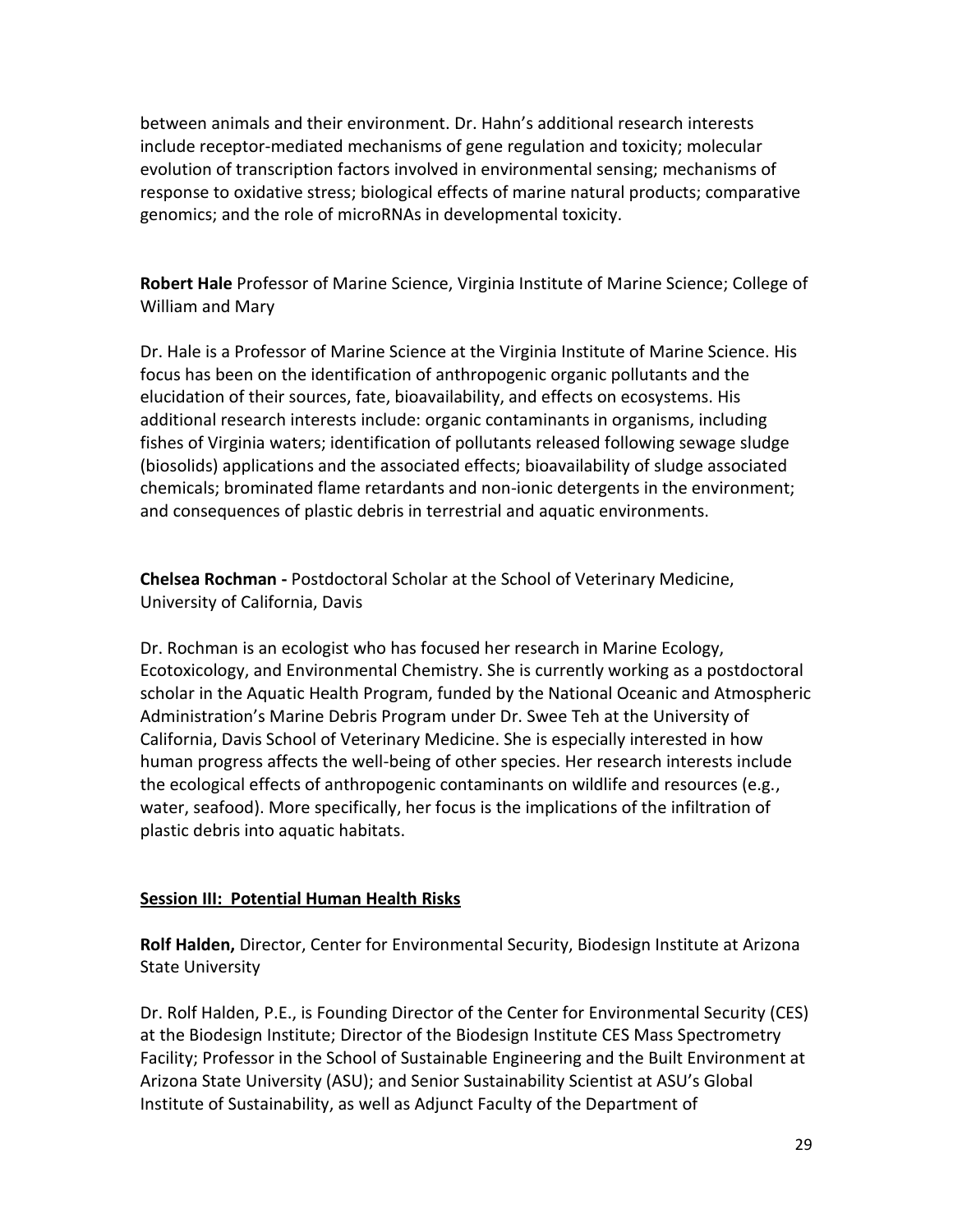Environmental Health Sciences at the Johns Hopkins University Bloomberg School of Public Health. Rolf received a Master's in Biology (Diploma, 1992) from the Technical University of Braunschweig, Germany, and a Master's (1994) and Ph.D. (1997) in Civil Engineering with a concentration in Environmental Engineering from the University of Minnesota. Prior to joining academia, Rolf was project engineer at the Lawrence Livermore National Laboratory, where he directed the construction and operation of physical and biological groundwater treatment systems. He has served on the Maryland State Water Quality Advisory Committee, the Food and Drug Administration's Nonprescription Drugs Advisory Committee, and the National Research Council committee of the National Academies.

**Irv Shultz** – Scientist, Marine Science Laboratory, Pacific Northwest National Laboratory

Dr. Schultz has been involved in toxicological research since 1986 with interests associated with both ecological and human health problems. His areas of expertise are in bioaccumulation, toxicokinetics and computational biological modeling; biotransformation; analytical chemistry; and environmental and human toxicological issues such as endocrine disruption and carcinogenesis. Dr. Schultz has worked for the Battelle Pacific Northwest National Laboratory since 1996. His research interests include bioaccumulation of environmental contaminants in fish; the disposition and bioavailability of inorganic and organo-metallic compounds, nanomaterials, persistent organic pollutants (POPs) and radionuclides such as Cs-137 in aquatic animals; and the disposition of chlorinated and brominated acetic acids. Current research in Dr. Schultz's laboratory is focusing on three primary areas: (1) The effects of various types of endocrine disruptors on reproduction in fishes; (2) Better understanding human exposure to POPs resulting from consumption of marine seafood; and (3) The impact of artificial electromagnetic field exposure on the development and behavior of marine fishes.

**Jim Bus** – Senior Managing Scientist, Toxicology and Mechanistic Biology, Exponent, Inc.

James Bus, Ph.D., DABT, Fellow ATS, is a Senior Managing Scientist for Toxicology and Mechanistic Biology, at Exponent Consulting. Dr. Bus has over 35 years of toxicology experience focused on research and evidence-based literature analyses informing potential health risks associated with chemical and pesticide exposures. He offers chemical specific and strategic toxicology expertise addressing development, stewardship, and regulatory actions to individual industry clients and business consortia and government and non-governmental agencies. Dr. Bus provides expertise in design, implementation, and interpretation of toxicity tests and mode of action and dose response/exposure evaluations furthering translation of toxicology findings to risk assessment. His expertise includes target-organ and endpoint-specific modes of action,